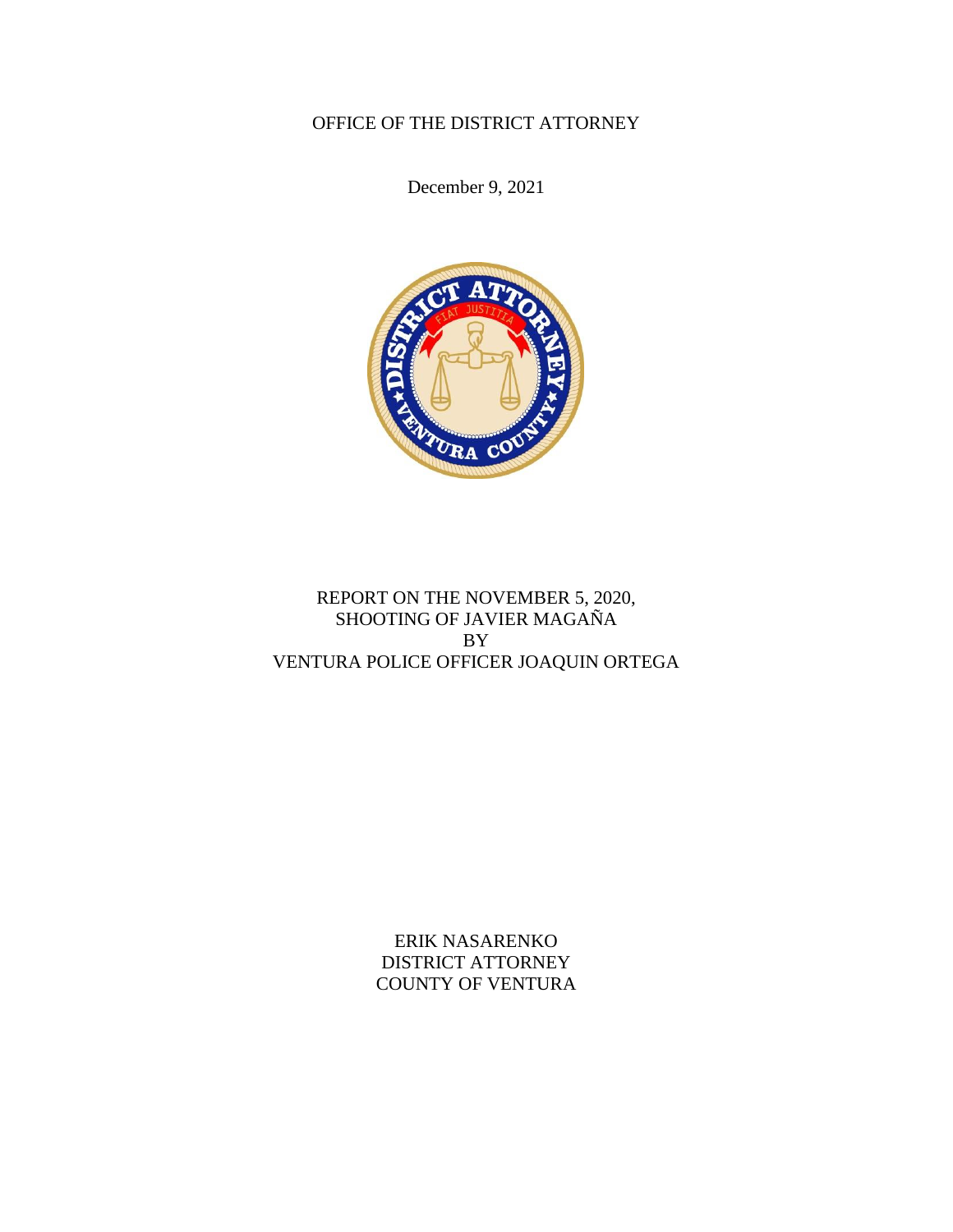# **TABLE OF CONTENTS**

| I.          |                                                                           |  |
|-------------|---------------------------------------------------------------------------|--|
| II.         |                                                                           |  |
|             |                                                                           |  |
|             |                                                                           |  |
|             |                                                                           |  |
|             | 3.                                                                        |  |
|             | 4.                                                                        |  |
|             | 5.                                                                        |  |
|             | б.                                                                        |  |
|             | 7.                                                                        |  |
|             | 8.                                                                        |  |
|             | 9.                                                                        |  |
|             |                                                                           |  |
|             | B. Description of Video from Officer Joaquin Ortega's Body-Worn Camera 15 |  |
|             |                                                                           |  |
| III.        |                                                                           |  |
|             |                                                                           |  |
|             |                                                                           |  |
|             |                                                                           |  |
|             |                                                                           |  |
| IV.         |                                                                           |  |
|             |                                                                           |  |
|             |                                                                           |  |
| $V_{\cdot}$ |                                                                           |  |
| VI.         |                                                                           |  |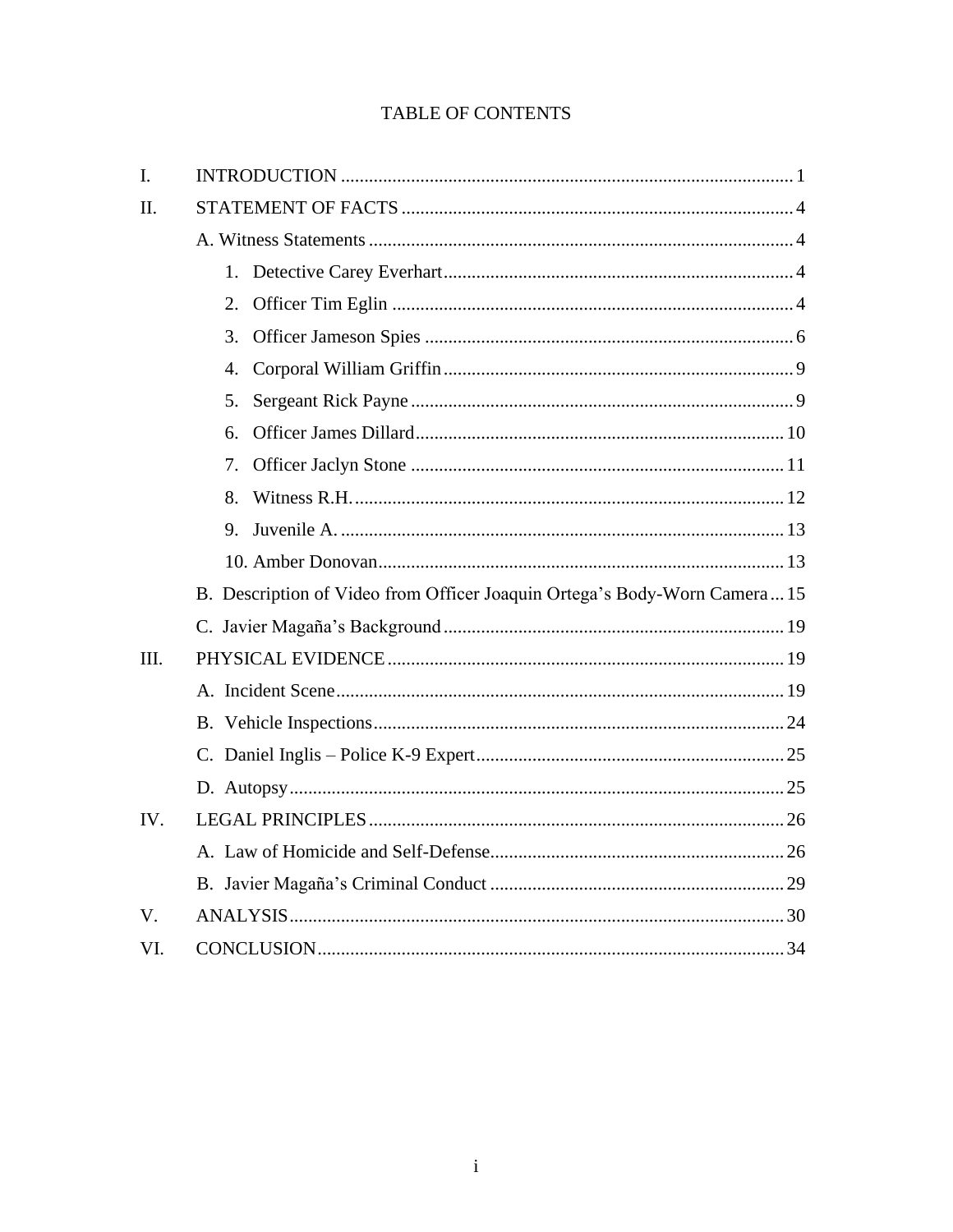## INTRODUCTION

On October 12, 2020, in Oxnard, Loma Flats gang member Javier Magaña physically assaulted and shot a fellow Loma Flats gang member. Pursuant to the investigation, a detective from the Oxnard Police Department (OPD) obtained a search warrant authorizing the placement of a tracking device on a black 1999 Honda Accord that Magaña was known to drive.

On November 5, 2020, officers from OPD's Special Enforcement Unit set up surveillance on Magaña's black Honda which was parked on a public street. Officers observed a man, later identified as Magaña, as he drove the vehicle and committed a traffic infraction. A marked OPD patrol vehicle pulled in behind the Honda and attempted to conduct a traffic stop. The officer activated his overhead lights. Magaña did not yield to the OPD unit and fled at high speed as multiple OPD units pursued.

During the pursuit within Oxnard, Magaña reached speeds of up to 70 mph as he raced down commercial and residential streets. Magaña drove erratically and hit a curb, causing his front right tire to go flat. Despite the damage, Magaña continued driving at speeds of 40 to 50 mph as he entered the U.S. Highway 101 northbound onramp at Vineyard Avenue. Magaña reached speeds of up to 80 mph and eventually exited at Main Street in Ventura. Once on surface streets, Magaña again reached speeds of up to 70 mph and ran multiple red lights.

Ventura Police Department (VPD) Officer Joaquin Ortega took over as the lead vehicle in the pursuit in Ventura. OPD broadcast to VPD units that Magaña was wanted for a violation of Penal Code section 245, assault with a deadly weapon, and was possibly armed.

Magaña traveled across the western section of Ventura before turning toward Seaward Avenue and sideswiped a civilian motorist, causing minor damage to her

I.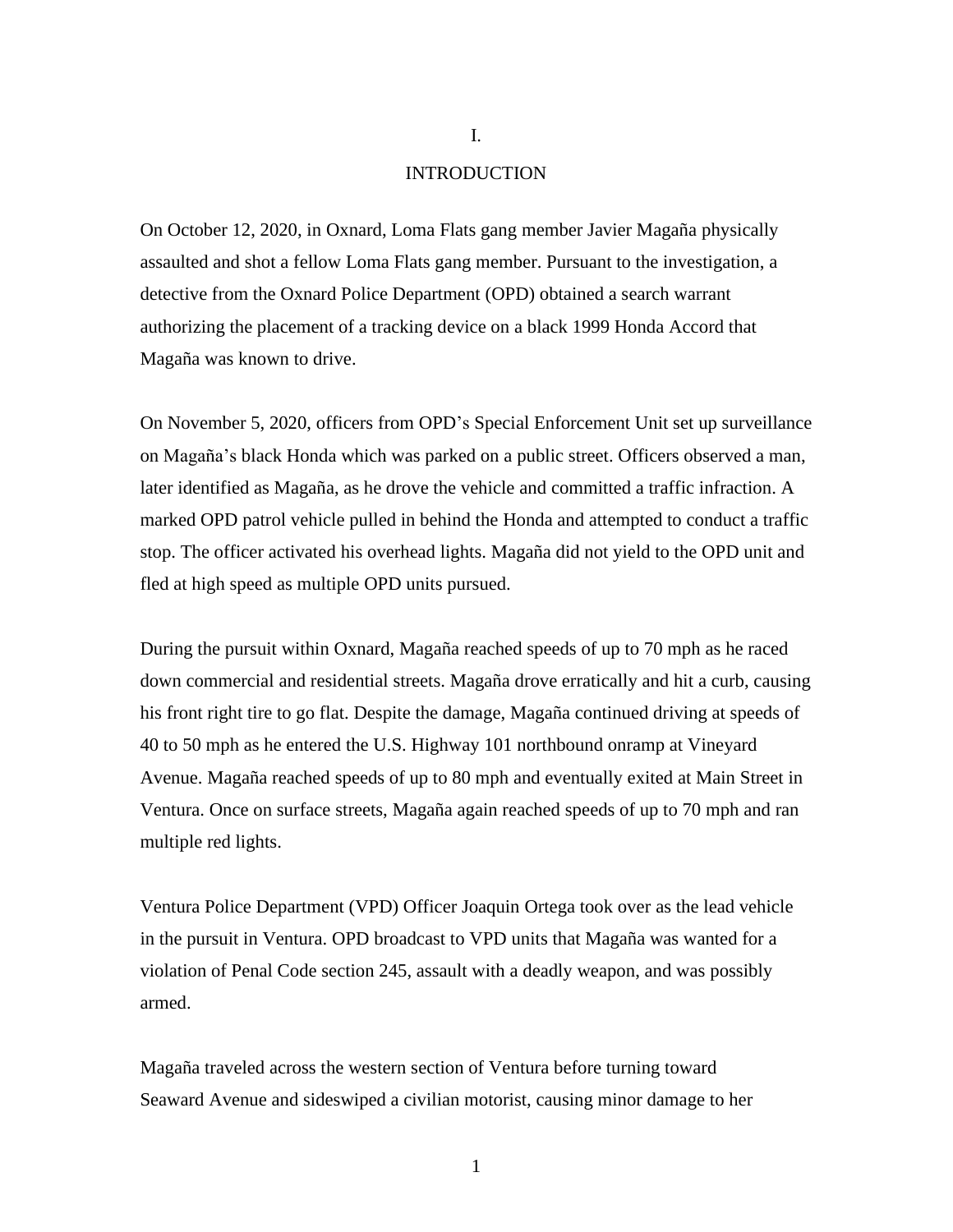vehicle. He turned south on Seaward Avenue where VPD officers deployed a spike strip at Seaward Avenue and Alessandro Drive, just before the traffic bridge passing over U.S. Highway 101.

Magaña drove over the spike strip, sustained damage to his remaining tires, and slowed but continued southbound on Seaward Avenue, over U.S. Highway 101, and eastbound onto Harbor Boulevard. Magaña lost control of his vehicle and drifted across the opposing westbound lanes and onto the westbound shoulder of Harbor Boulevard, where he came to a stop.

Officer Ortega was the first officer to stop and exit his vehicle. He commanded his K-9 to come to him but his K-9 never left the patrol vehicle. Simultaneous to Officer Ortega exiting his vehicle, Magaña exited his car, armed with a handgun, and fled on foot down the north shoulder of Harbor Boulevard toward oncoming traffic, a residential neighborhood, and a shopping center.

Officer Ortega unholstered his semi-automatic 9mm handgun with his right hand as he began his foot pursuit of Magaña. At that time, multiple VPD officers stopped their vehicles behind Officer Ortega's patrol vehicle.

Magaña fired a round from his gun within four seconds of when Officer Ortega exited his patrol vehicle. Officer Ortega believed that Magaña had fired at him. Magaña tripped, stumbled, and turned toward Officer Ortega. Magaña aimed his handgun at Officer Ortega from a seated position. Magaña rose to a knee and leveled his handgun at Officer Ortega at a range of about 25 feet. At that time, Officer Ortega, fired three shots from his handgun at Magaña.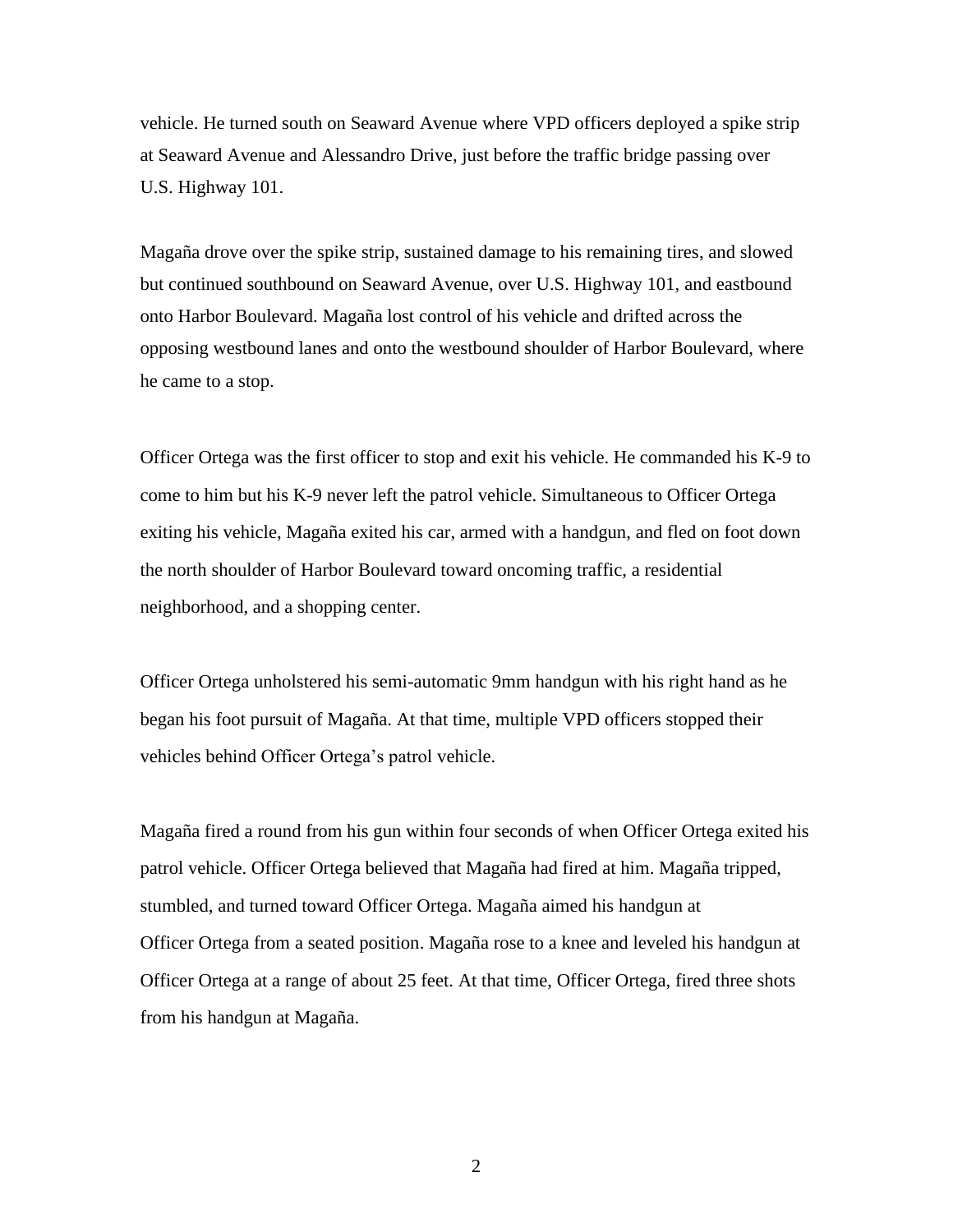Magaña immediately stood, turned, and continued to flee on foot. Officer Ortega fired two more shots at Magaña. Magaña stumbled, dropped his handgun, and picked it up. At that time, Officer Ortega fired two final shots at Magaña. Magaña let go of his handgun, stumbled to the ground, got back up, but stumbled to the ground again and rolled over onto his back. VPD officers rushed to potentially disarm Magaña and to render first aid. Paramedics pronounced Magaña dead at the scene.

The Ventura County District Attorney's Office (VCDA) officer-involved shooting team was available to assist in the investigation of the officer-involved shooting. Once VCDA was notified of the shooting, Senior Deputy District Attorney Maeve Fox and District Attorney Investigator Brandon Conger responded to the shooting scene and consulted with the investigating officers.

VPD investigated the shooting, which included interviewing witnesses, collecting and examining physical evidence, and photographing the area of the shooting. In December 2020, VPD submitted investigation materials to VCDA for a determination of whether the shooting of Javier Magaña was justified and, whether criminal charges should be filed. The scope of the District Attorney's review was limited to those issues.

Senior Deputy District Attorney Tate McCallister was assigned to review this case. He examined all materials generated by the investigation, including over 500 pages of reports, more than 30 hours of audio and video recordings, and more than 500 photographs.

Based on the reviewed evidence, VCDA's independent investigation, and the applicable legal authorities, it is the opinion of the District Attorney that the shooting of Javier Magaña by VPD Officer Joaquin Ortega was justified and not a criminal act.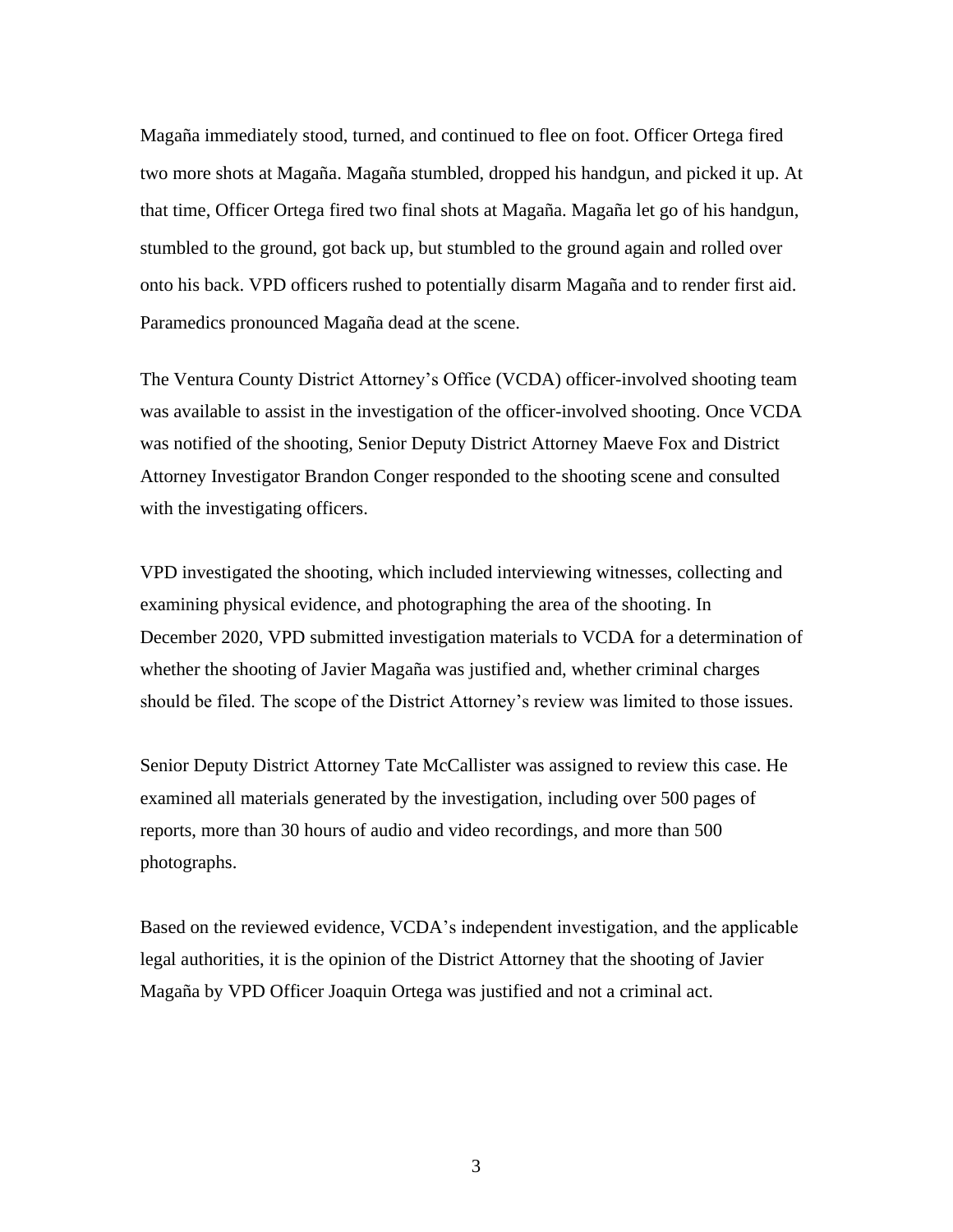# II. STATEMENT OF FACTS

## A. Witness Statements

Numerous individuals were interviewed, including all the relevant involved officers, emergency medical personnel, and civilian witnesses. Summaries of the most pertinent witness statements are set forth below.<sup>1</sup>

1. Detective Carey Everhart

On October 12, 2020, a Loma Flats gang member was shot and assaulted. OPD Detective Everhart developed evidence indicating Loma Flats gang member Magaña was the shooter. Detective Everhart obtained a signed search warrant authorizing the placement of a tracking device on a black 1999 Honda Accord that Magaña was known to drive.

On November 5, 2020, at approximately 6:35 p.m., Detective Everhart used information generated by the tracker and located the Honda in Oxnard. Detective Everhart immediately dispatched officers from the Special Enforcement Unit to the Honda's location to set up surveillance.

2. Officer Tim Eglin

On November 5, 2020, OPD Officer Eglin was working as part of the Special Enforcement Unit. Officer Eglin and Officer Randall Gonzales were briefed on the investigation of Magaña and conducted surveillance on the Honda at the 1000 block of

 $<sup>1</sup>$  Officer Ortega gave a compelled statement regarding the incident to his police department pursuant to</sup> *Lybarger v. City of Los Angeles* (1985) 40 Cal. 3d. 822, and the Public Safety Officers Procedural Bill of Rights Act. A compelled statement would be inadmissible in a criminal proceeding against Officer Ortega. Officer Ortega's compelled statement was not provided to the District Attorney's Office and was not reviewed for this report. All statements made by Officer Ortega which are referenced in this report were either made to other witnesses or were recorded by his body-worn camera.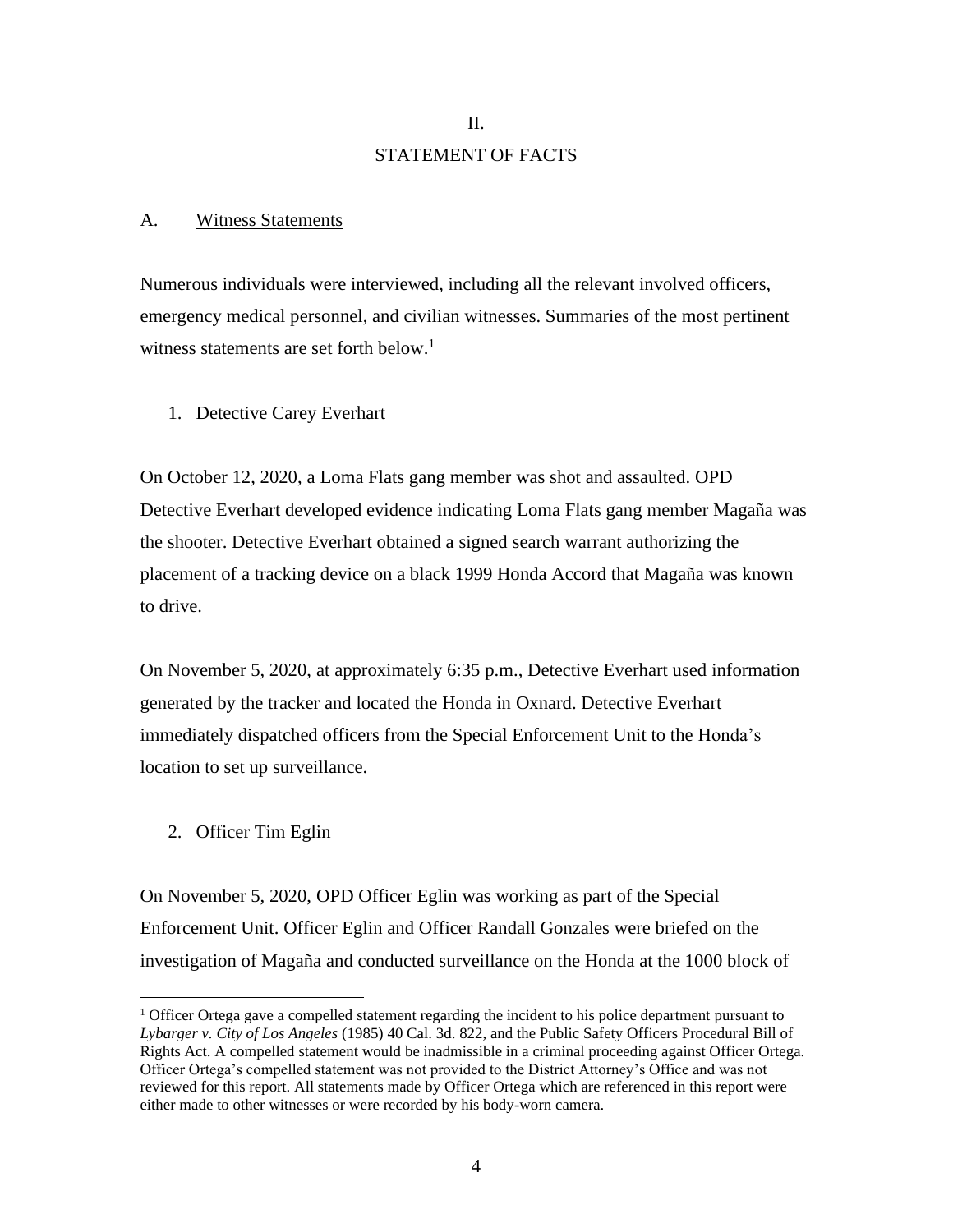Junewood Court. In addition to knowing Magaña to be a suspect in an assault with a firearm investigation, Officer Eglin knew Magaña was recently released from prison and was on parole.

Senior Officer Jose Velasquez, stationed in an under-cover surveillance vehicle, communicated to Officer Eglin that he witnessed the driver of the Honda commit a traffic violation. Officer Eglin positioned his marked police unit behind the Honda to initiate a traffic stop.

Officer Eglin activated his overhead red and blue lights with a solid forward-facing red light. The Honda's driver did not yield but continued down the street at a low speed. The driver's window was down, and Officer Eglin was able to see the face of the driver, later identified as Magaña, in the reflection of the side rear-view mirror as he looked back at Officer Eglin. Magaña slightly jerked the car side to side and slowed down before quickly speeding up and fleeing.

Officer Eglin activated his siren and pursued Magaña while Officer Gonzalez notified dispatch that they were in pursuit of the Honda. Within the first few minutes of the pursuit, the Honda traveled between 40 and 60 mph through residential neighborhoods and ran multiple stop signs. As the Honda traveled northbound on Oxnard Boulevard, it slowed down at the intersection with Gonzales Road and the front passenger, later identified as Loma Flats gang member Richard Navarro, opened the door, jumped from the vehicle, and ran.<sup>2</sup> Other units broke off to chase the passenger and Officer Eglin continued his pursuit of Magaña in the Honda.

During the pursuit, Magaña reached speeds of up to 70 mph as he raced down Oxnard Boulevard. Magaña turned eastbound onto Vineyard Avenue, collided with the center median on Vineyard Avenue, lost control, overcorrected, crossed all three lanes of traffic, and collided with the southern curb of the sidewalk causing the front right tire to

<sup>&</sup>lt;sup>2</sup> Navarro told investigators he had been with Magaña briefly. He stated he was getting a ride and did not know why Magaña chose to evade officers. He asked to be let out before he exited the vehicle.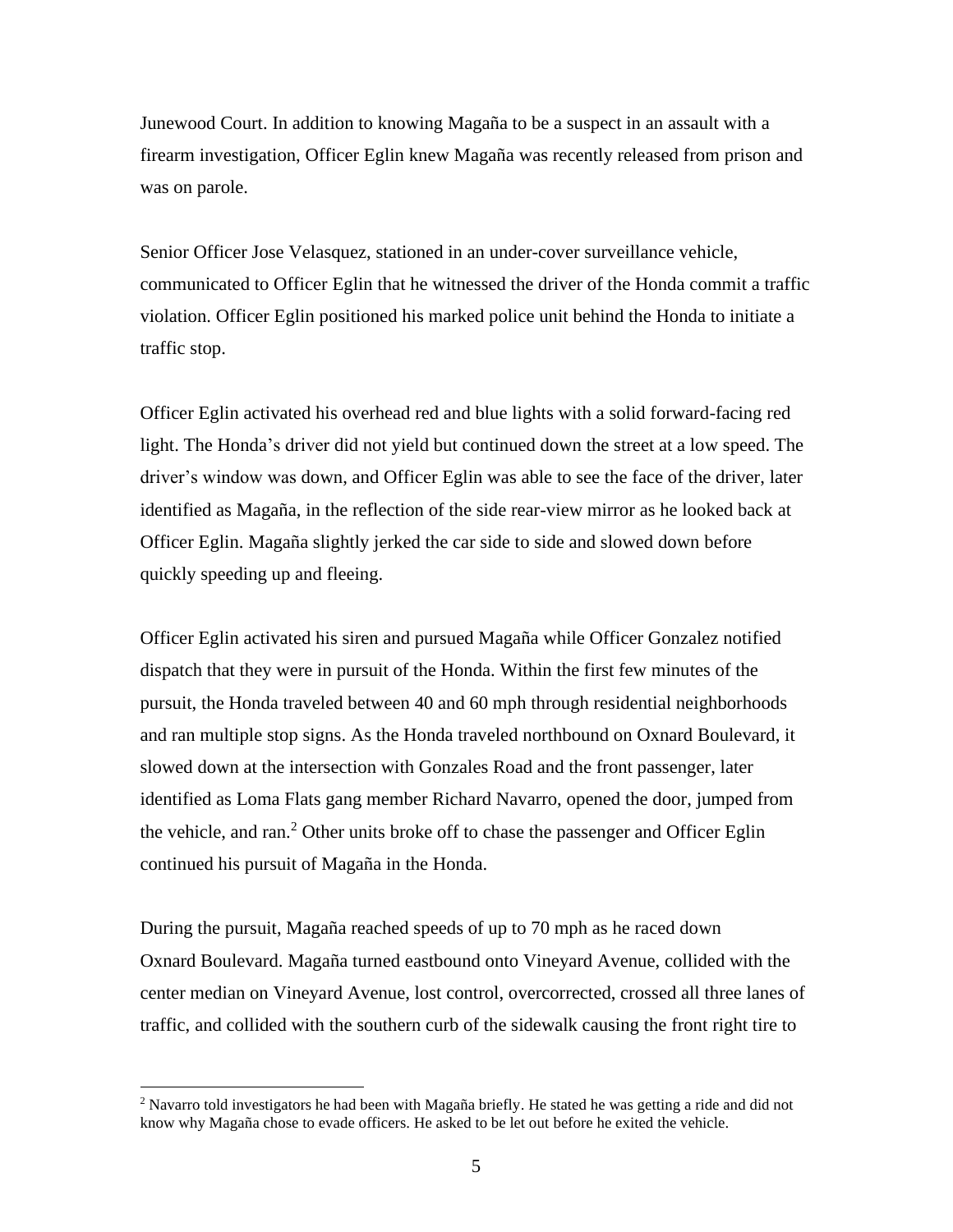go flat. Despite the damage, Magaña traveled on Vineyard Avenue at speeds of 40 to 50 mph and drove onto the U.S. Highway 101 northbound onramp at about 30 mph.

Once on U.S. Highway 101, Magaña sped up to 80 mph as the damaged tire shed debris on the roadway. Officer Eglin observed that Magaña would appear to lose control and slow down to 35 to 40 mph before speeding up again. Additional OPD units drove ahead to stop traffic from entering U.S. Highway 101 as Officer Eglin continued his pursuit. The Honda exited at Main Street in Ventura and immediately ran a red light at Main Street and a second at Mills Road.

Magaña continued on Main Street, driving up to 70 mph and ran red lights at Telegraph Road, Loma Vista Road, and Seaward Avenue. As the Honda approached Aliso Lane, Officer Eglin was informed by dispatch to discontinue his pursuit and allow VPD units to take over as the lead vehicles. Officer Eglin's pursuit spanned 9.5 miles.

3. Officer Jameson Spies

On November 5, 2020, VPD Officer Spies was on duty in uniform and driving a marked patrol vehicle in Ventura. That evening, as he cleared an unrelated call for service, Officer Spies heard VPD Officer Ortega broadcast over the radio that OPD was pursuing a vehicle headed toward Ventura. A short time later, dispatch broadcast that OPD needed assistance and requested a K-9 unit. Officer Ortega responded that he was en route to the location broadcast by dispatch.

Officer Spies joined the Honda pursuit near the intersection of Loma Vista Road and Katherine Drive. He assumed the number two position behind Officer Ortega and took over radio communications for the pursuit from Officer Ortega. At that time, the OPD units pulled out of the pursuit.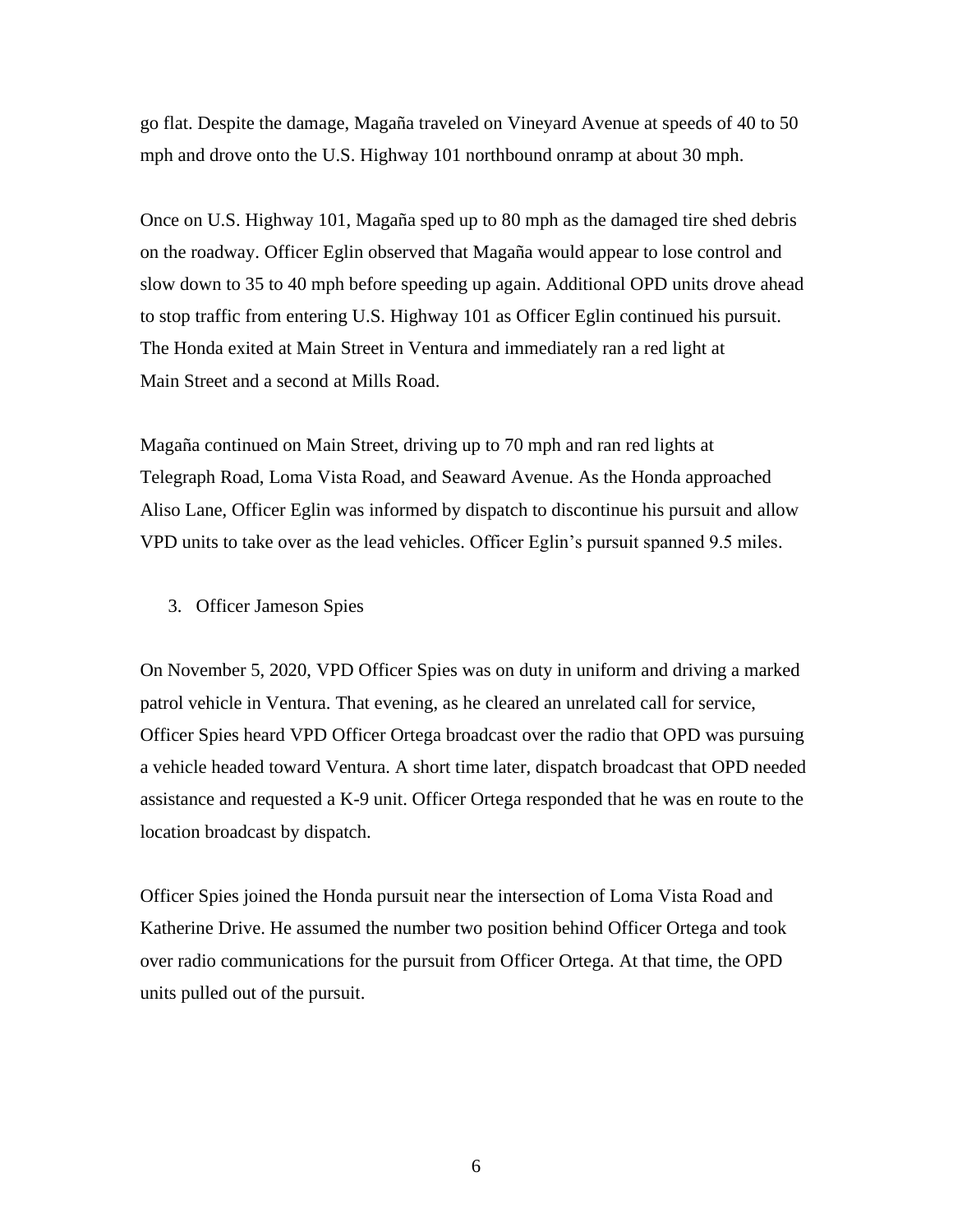

*This map shows the path Magaña traveled from the location where he exited U.S. Highway 101 in Ventura to the location where his car stopped. The red dot shows the approximate location where VPD Officer Ortega took over the pursuit of Magaña from the OPD*.

Officer Spies received a communication over the radio that the occupant of the vehicle was wanted for a violation of Penal Code section 245, assault with a deadly weapon, and was possibly armed. The Honda continued southbound on Seaward Avenue. Officer Spies heard over the radio that VPD officers deployed a spike strip at Seaward Avenue and Alessandro Drive.

Officer Spies saw the Honda drive over the spike strip and sustain damage to its remaining tires. The Honda slowed down but continued southbound on Seaward Avenue, over U.S. Highway 101, and eastbound onto Harbor Boulevard. As the Honda turned onto Harbor Boulevard, Officer Spies noticed smoke coming from the vehicle and saw the Honda drift across the westbound lanes and onto the westbound shoulder of Harbor Boulevard, where it came to a stop.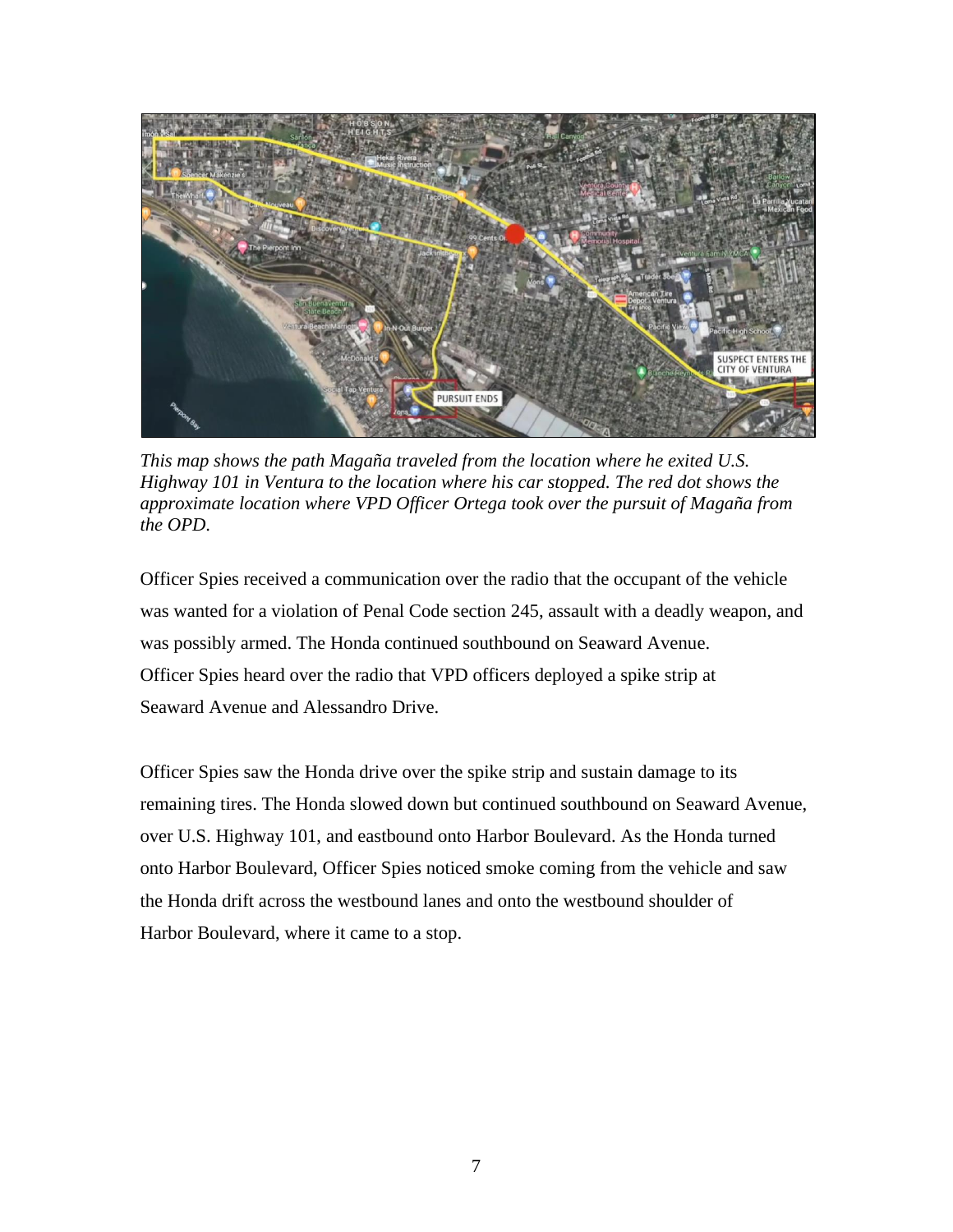

*The red dot shows the approximate location where Magaña ran over the spike strip deployed by VPD.*

Officer Spies saw a Hispanic male, later identified as Magaña, wearing a black shirt and blue jeans exit the driver's door as the car stopped. Magaña ran eastbound on Harbor Boulevard on the shoulder of the road. Officer Spies also saw Officer Ortega exit his vehicle and pursue Magaña on foot.

Officer Spies drove around Officer Ortega's parked vehicle to cut off Magaña. As he drove around Officer Ortega's vehicle, Officer Spies heard at least six rounds fired and saw flashes but could not pinpoint the origin of the flashes or audible gunshots. Simultaneously, Officer Spies saw Magaña look and turn toward Officer Ortega, turn back away, continue running, and stumble to the ground.

Officer Spies brought his vehicle to a stop in the westbound lanes of traffic on Harbor Boulevard. Officer Spies broadcast that shots were fired and exited his patrol car. Officer Spies approached Magaña as he lay on the ground and did not see any weapons in Magaña's hands. Officer Spies heard Officer Ortega give verbal commands to Magaña but did not hear what they were. Other officers rushed to Magaña, and Officer Spies saw Officer Ortega step away from the area.

Officer Spies spotted a firearm and detached magazine on the shoulder of Harbor Boulevard, a few feet behind Officer Ortega. Officer Spies stood by the weapon until it could be marked by crime scene investigators.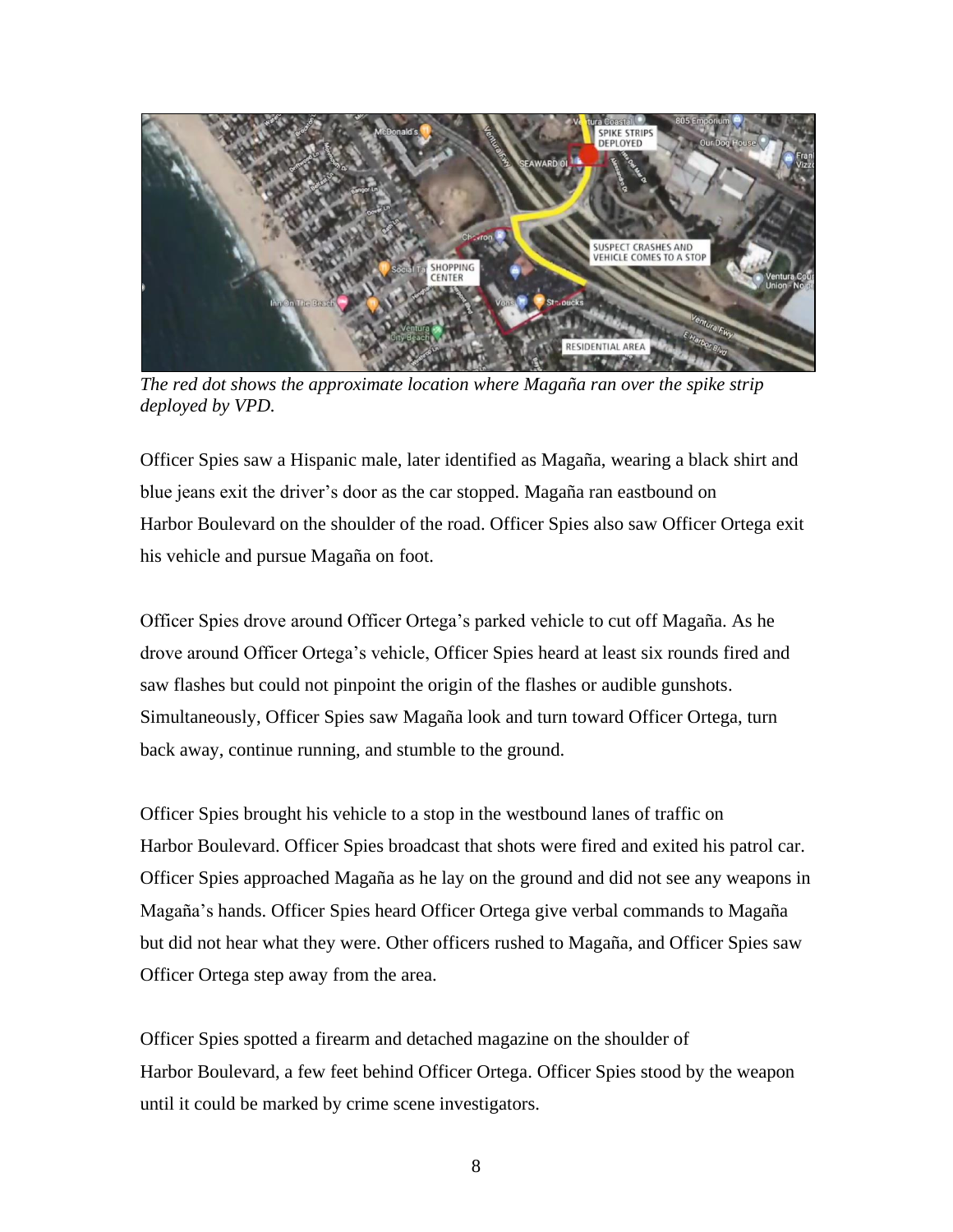## 4. Corporal William Griffin

On November 5, 2020, at approximately 7:15 p.m., Corporal Griffin was on duty in a marked VPD patrol vehicle when he was notified over the radio that OPD officers were pursuing a Honda into Ventura. Dispatch announced that the pursuit was heading southbound on Seaward Avenue toward U.S. Highway 101. Corporal Griffin traveled to the Mobile Gas station at 779 Seaward Avenue, just north of the U.S. Highway 101 onramp and overpass. Once at that location, Corporal Griffin deployed spike strips across the southbound number one lane of Seaward Avenue and communicated the deployment over the radio. A short time later, the Honda ran over the spike strips, which appeared to damage its remaining tires to the point where it lost speed and appeared more difficult to control. The Honda continued southbound on Seaward Avenue, over U.S. Highway 101 and eastbound on Harbor Boulevard and out of Corporal Griffin's view.

## 5. Sergeant Rick Payne

On November 5, 2020, Sergeant Payne was on duty in a marked patrol vehicle when he heard Officer Ortega broadcast he was pursuing a vehicle in the area of Victoria Avenue and U.S. Highway 101. Sergeant Payne responded and joined the pursuit on westbound Main Street, west of Mills Road.

During the pursuit, Sergeant Payne was advised over the radio that the occupant of the vehicle was a suspect in a "245 [assault] with a gun." Sergeant Payne was the sixth or seventh unit in the pursuit, and he watched the suspect vehicle veer into oncoming traffic on Harbor Boulevard and come to a stop. Sergeant Payne saw the driver's door of the suspect vehicle open and saw the suspect exit the vehicle and run east on Harbor Boulevard. Sergeant Payne drove around the other units to cut off the suspect.

During this time, Sergeant Payne heard two shots that he suspected were fired from the fleeing suspect, as they did not sound like they were fired from a VPD standard issue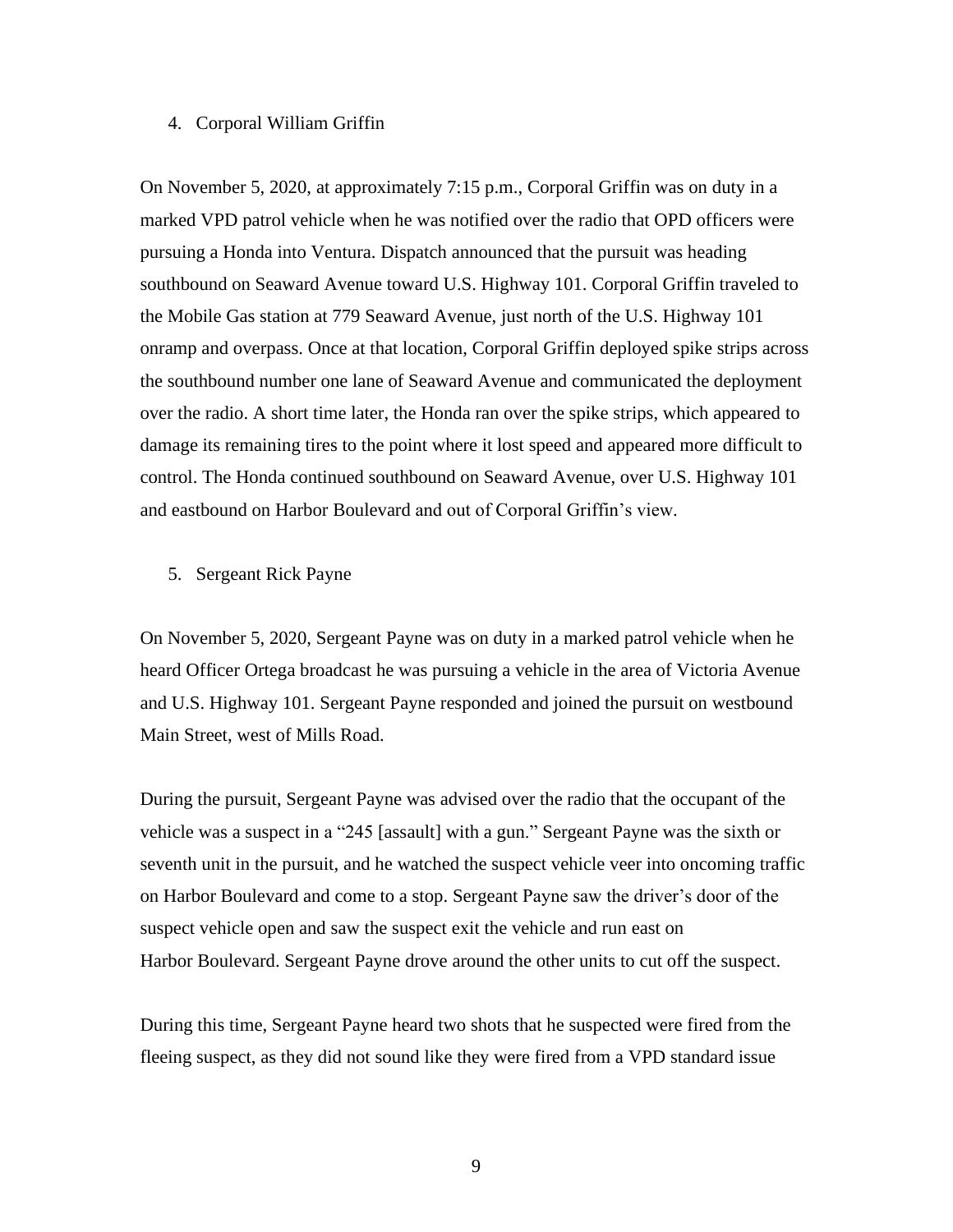Sig Sauer handgun. Sergeant Payne heard Officer Ortega say, "Shots fired" over the radio and heard what he thought were multiple shots fired by Officer Ortega.

As he came around the other patrol units, Sergeant Payne saw the suspect look back and continue running down Harbor Boulevard. Sergeant Payne heard three to four more shots fired. Sergeant Payne stopped his vehicle to avoid driving into any crossfire and saw the suspect fall to the ground and stay down. Sergeant Payne parked his vehicle and exited to assist. Sergeant Payne saw multiple motorists stopped in their cars on Harbor Boulevard in front of the suspect's path of travel.

# 6. Officer James Dillard

On the evening of November 5, 2020, Officer Dillard was working in a marked patrol vehicle and joined the pursuit on westbound Main Street in the number three position behind Officer Ortega and Officer Spies. Officer Dillard followed the Honda as it made its way from westbound Main Street onto eastbound Thompson Boulevard and onto southbound Seaward Avenue. Officer Dillard watched the Honda drive over a spike strip deployed at 779 Seaward Avenue and continue onto eastbound Harbor Boulevard.

Officer Dillard saw the Honda drive into oncoming traffic and stop at the north curb line of Harbor Boulevard. Officer Dillard was approximately 50 to 60 feet from the Honda when he saw Magaña exit the driver door and run east on Harbor Boulevard. Officer Dillard drove closer to Magaña and saw Magaña turn toward Officer Ortega. Magaña lifted his arms in front of him in what appeared to be a "shooting stance." Officer Dillard could not see any object in Magaña's hands, but it looked to him as though Magaña was shooting at Officer Ortega. Officer Dillard heard multiple gunshots.

As he exited his vehicle, Officer Dillard heard two to three additional shots fired. Officer Dillard saw Magaña fall to the ground and get back up. Officer Dillard ran toward Magaña and yelled at Magaña to get on the ground. Magaña fell and rolled over onto his back. Officer Dillard assisted other officers in handcuffing Magaña and rendering aid.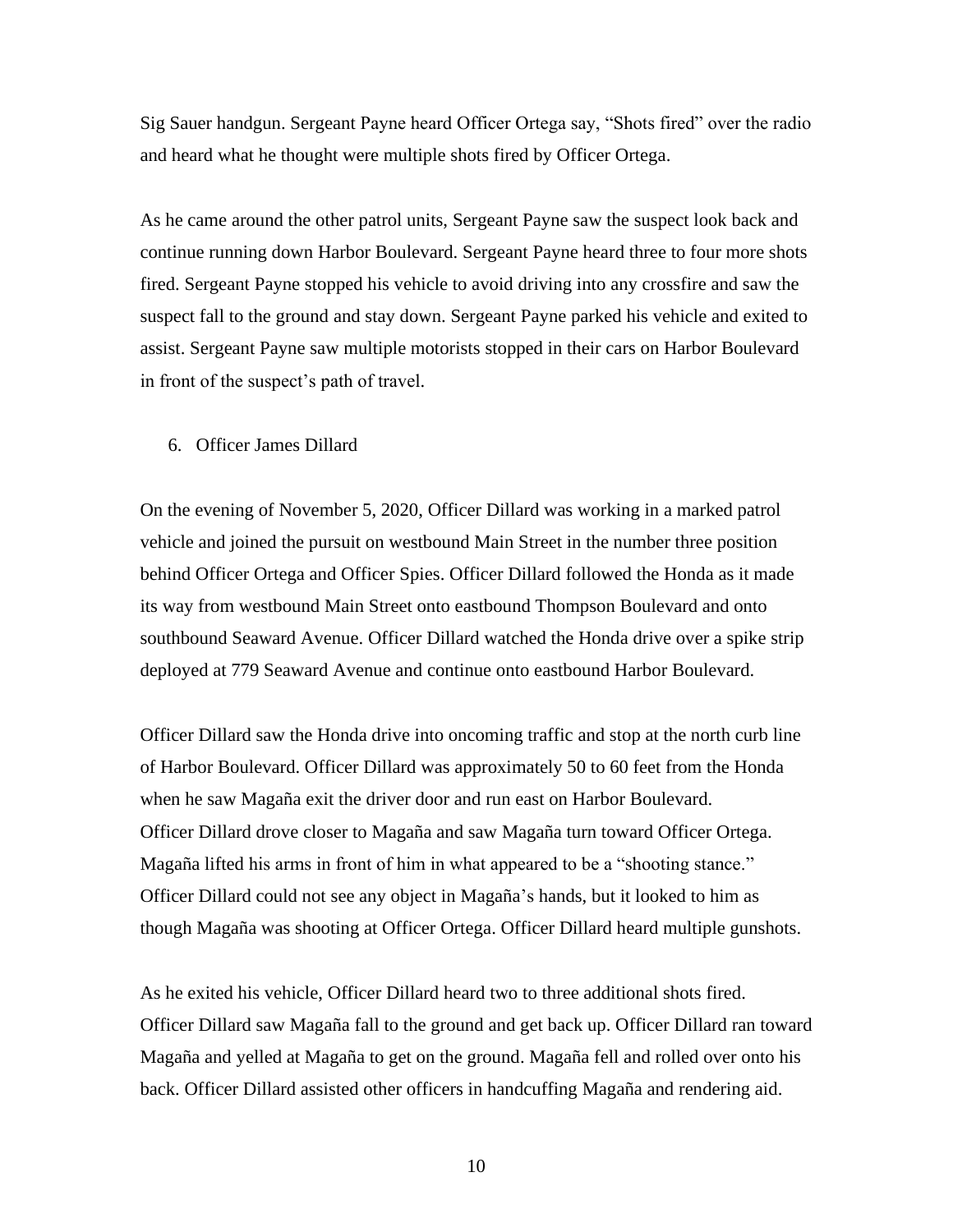# 7. Officer Jaclyn Stone

On November 5, 2020, Officer Stone joined the pursuit of the Honda in her marked patrol vehicle in Ventura. When the Honda stopped on Harbor Boulevard, Officer Stone parked her unit near Officer Ortega's and saw Magaña exit his vehicle and run away from Officer Ortega.

While still in her vehicle, Officer Stone saw Magaña turn his upper body toward her and Officer Ortega's position, Officer Stone heard two shots and heard someone state, "Shots fired" over the radio as she exited her vehicle. She pursued Magaña on foot. During her pursuit, Officer Stone heard two to three more shots fired. Officer Stone saw Magaña fall, get back up and fall again.

Officer Stone, along with VPD Officer George Orozco, were the first to contact Magaña when the shooting ceased. Officer Stone and Officer Orozco immediately placed handcuffs on Magaña. Officer Stone noticed what appeared to be a bullet hole in the upper left side of Magaña's torso and applied pressure to the wound with a "chest seal," a first aid device designed to stop bleeding. Officer Orozco found another bullet wound located on Magaña's lower torso and worked with other responding officers to stuff the wound with gauze to stop the bleeding. Officer Stone and Officer Orozco started CPR on Magaña.

Officers had not yet determined if other suspects were in the Honda. Officer Stone, with the help of other officers, picked up Magaña and carried him behind nearby police vehicles a few feet away so that they would have cover should another confrontation take place at the Honda. Once behind cover, the officers continued CPR.

Shortly thereafter, the officers were informed that paramedics were unable to access their location due to the number of police vehicles in the roadway. Officer Stone and the other officers again picked up Magaña and carried him a few yards away to the Chase Bank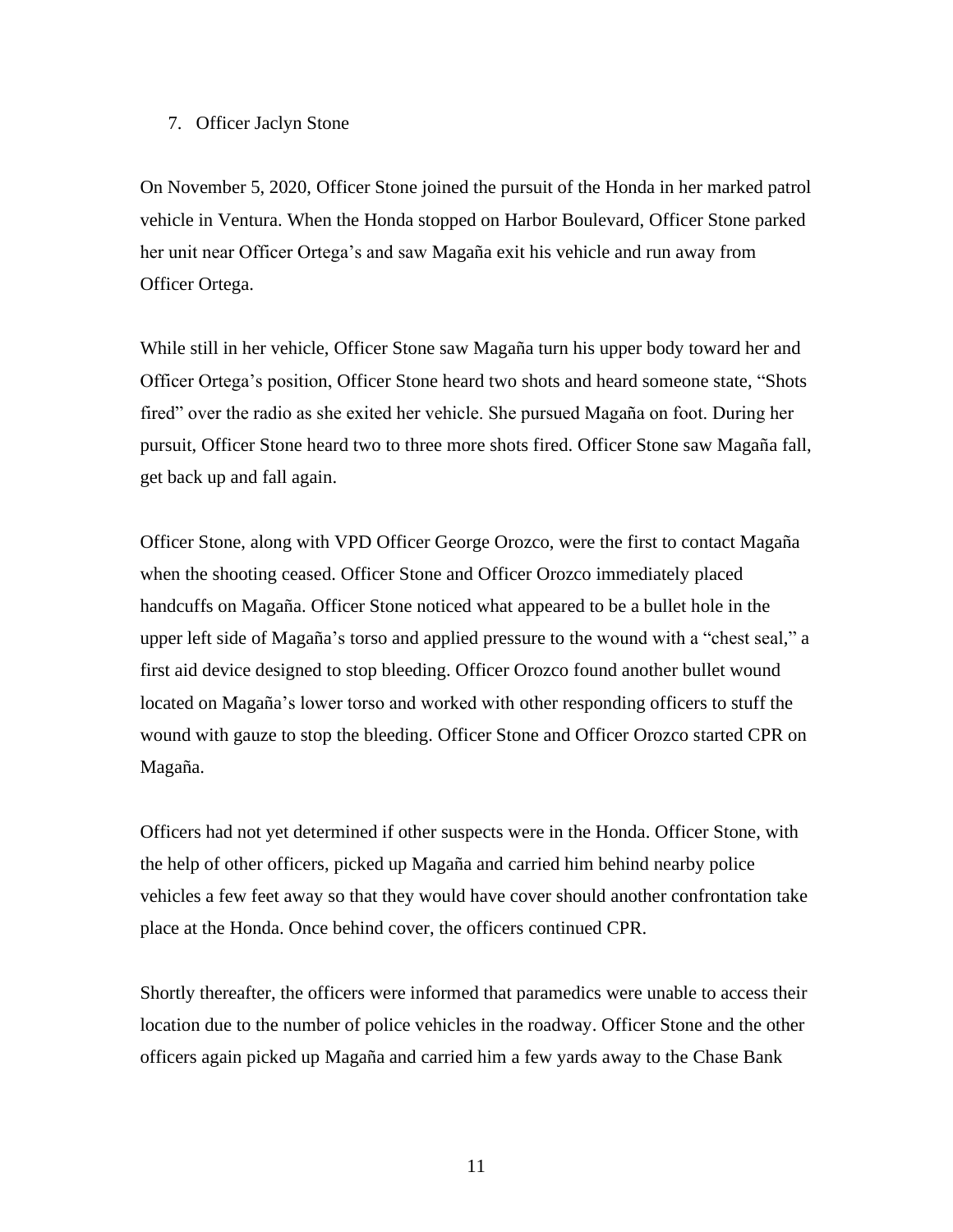parking lot. Once there, paramedics took over life saving measures. At 7:38 p.m., paramedic Jeremy Kohlhepp informed Officer Stone that Magaña was deceased.

#### 8. Witness R.H.

R.H. was driving westbound in the number two lane on Harbor Boulevard with her two nieces and her daughter. She saw police vehicles with their overhead lights turning from Seaward Avenue onto eastbound Harbor Boulevard. R.H. immediately pulled over to the right shoulder of Harbor Boulevard and parked to allow the police to pass her.

R.H. noticed that the police were pursuing a vehicle with its headlights out. The pursued vehicle swerved into the westbound lanes, heading toward R.H. where she was parked. R.H. quickly drove into the shopping center parking lot at 2499 East Harbor Boulevard. She parked her vehicle in the third stall up from the entrance to the parking lot and had an unobstructed view of Harbor Boulevard through her windshield.

R.H. saw the pursued vehicle had stopped on the far shoulder of Harbor Boulevard. From approximately 100 feet, she saw Magaña emerge from the driver's side of the vehicle and run eastbound down the shoulder. Police vehicles had stopped in the eastbound lanes of Harbor Boulevard and three to four officers exited their vehicles, guns unholstered, yelling at the male, "Stop" and, "Freeze!" R.H. said that her windows were rolled up, but she could clearly hear the officers shouting their commands.

As the male continued to run, R.H. heard multiple shots fired. R.H. thought that each officer shot two to four times and estimated the male was 15 to 20 feet from the officers when the shots were fired. R.H. said that the male fell to the ground, got back up and continued to run. R.H. said the officers again told the male to stop and fired again when he did not comply. The male fell to the ground again.

R.H. believed that each officer shot their weapon because she could see their fingers on the triggers. R.H. thought that the second burst of shots consisted of six shots fired. R.H.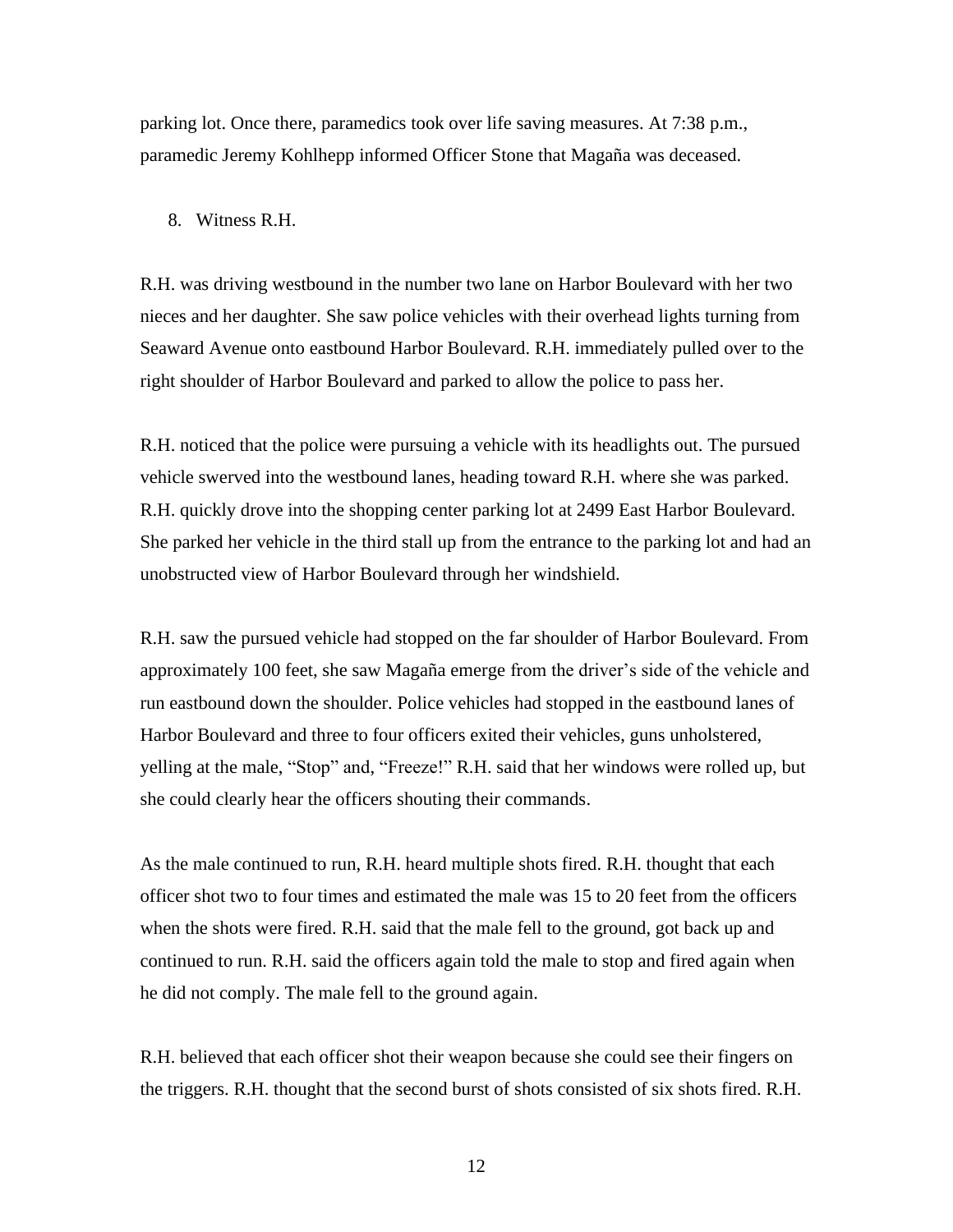added that she did not see muzzle flashes or smoke emanate from the firearms. R.H. said she did not hear any gunshots other than the two bursts of gunfire she described. R.H. stated that she did not see the male in possession of a gun.

#### 9. Juvenile A.

Juvenile A. was seated in the front passenger seat of R.H.'s vehicle as they drove westbound on Harbor Boulevard. Juvenile A. noticed several police cars chasing another car on Harbor Boulevard, traveling eastbound toward her. The car being chased swerved into the westbound lanes and R.H. stopped her vehicle. The windows were rolled up, the radio was off, and Juvenile A. had a clear, unobstructed view out the windshield. Juvenile A. saw a male get out of the car and begin running down the shoulder of Harbor Boulevard. The male ran approximately seven to eight feet before Juvenile A. heard three to four gunshots. The male fell to the ground, got up, and took a couple of steps. Juvenile A. heard one more gunshot and the male fell face down on the pavement. Juvenile A. estimated that there were three to four officers present with their guns drawn when she heard the gunshots but did not see who fired the gunshots. Juvenile A. was unable to see the male's hands as he ran and fell and did not know if he had anything in them.

## 10. Amber Donovan

Investigators located Amber Donovan, Magaña's fiancé, and interviewed her regarding the incident. She stated she had known Magaña about seven months prior to this incident. Magaña told her multiple times that he was not going back to prison. On one such occasion, Donovan asked Magaña if he was going to have the "cops take [him] out," to which Magaña replied, "Fuck it. I'm not gonna go spend life in prison and do the things I have to do in prison and I'm never gonna get out if that<sup>['s]</sup> the case."

Donovan told investigators that on November 5, 2020, she drove her black 1999 Honda Accord to work at BJ's Restaurant in Thousand Oaks. Magaña went with her and waited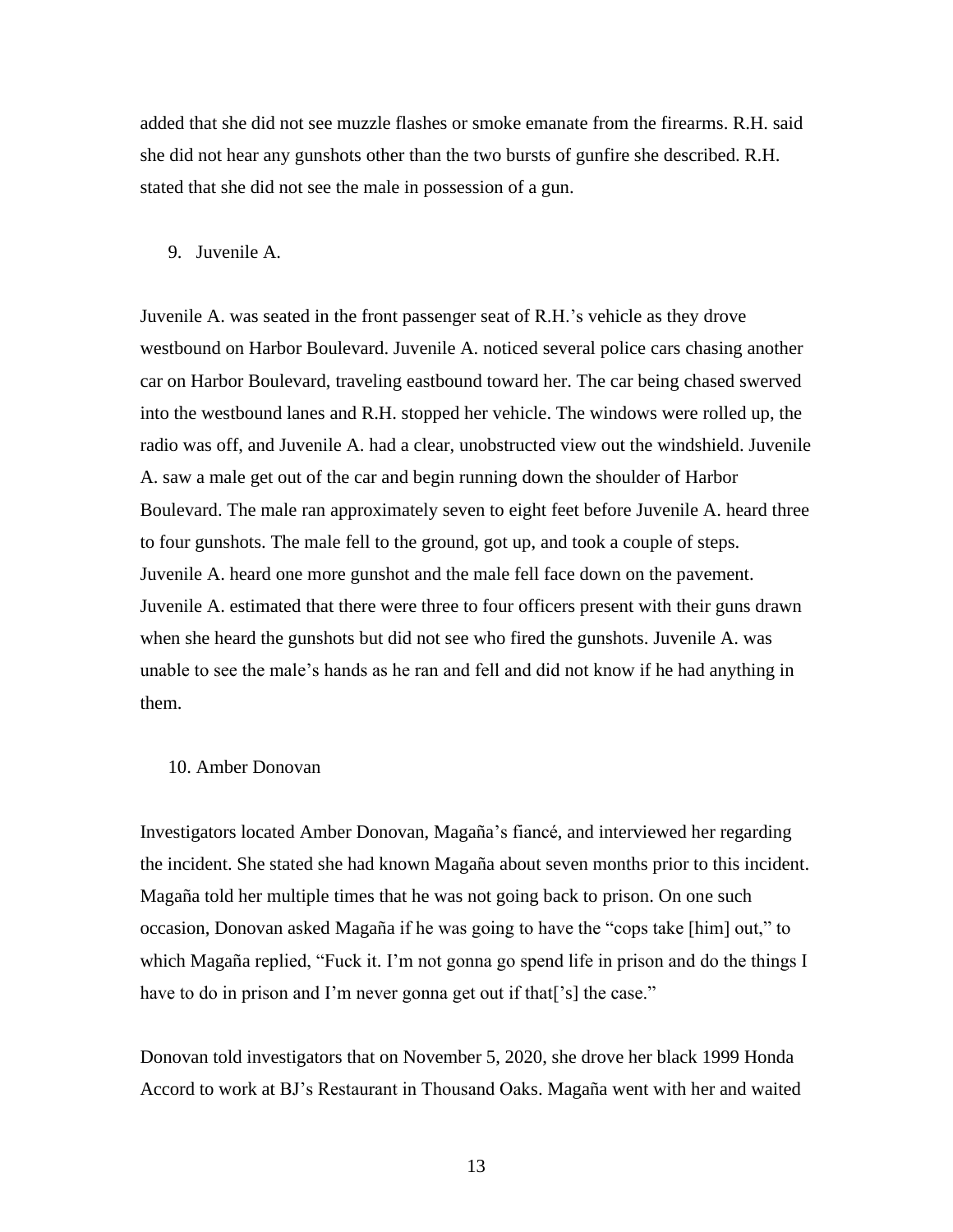in the car in the parking lot as he often did. She took a soda out to him at about 4:45 p.m. Shortly thereafter, Magaña texted Donovan telling her he was going to see a friend and would be back to pick her up.

At about 6:45 p.m., Donovan texted Magaña and asked where he was. Magaña said he was on his way back. At approximately 7:21 p.m., Donovan noticed she had eight missed phone calls from Magaña starting at 7:15 p.m. Donovan immediately walked outside the restaurant and called Magaña back, but his phone went to voicemail.

At about 7:22 p.m., Donovan called Magaña again and he answered. Magaña was hysterical and yelled that he was being chased by the police on the freeway in Ventura. Donovan could hear the sirens and told Magaña, "Get away. Run. Do something." Magaña said he could not get away and that his tires were flat. Magaña said, "I'm not going back to prison."

Magaña told Donovan that he loved her, that she was the best thing that ever happened to him, and that she should go on with her life. Donovan said she "knew what he was going to do" and pleaded with Magaña, "Don't do this." Magaña told Donovan that he would stay on the phone with her the whole way. Donovan told Magaña not to "do anything stupid," to which he replied, "I love you."

At that point, Donovan heard Magaña exit his vehicle and heard police yell, "Put your hands up!" and "Get down!" Donovan heard Magaña reply, "Fuck you." Donovan heard what she thought was "Fuck you" a second time. $3$  Donovan heard four to five gunshots followed by police speaking. Donovan remained on the phone for approximately two hours, and 38 minutes until Magaña's phone died. Donovan later consented to allow police to search the contents of her phone where they located a photo of Magaña with a handgun that may have been the gun used in the incident.

<sup>&</sup>lt;sup>3</sup> The audio recorded by Officer Ortega's body-worn camera does not corroborate Donovan's statement regarding what she heard over the phone once Magaña exited his car.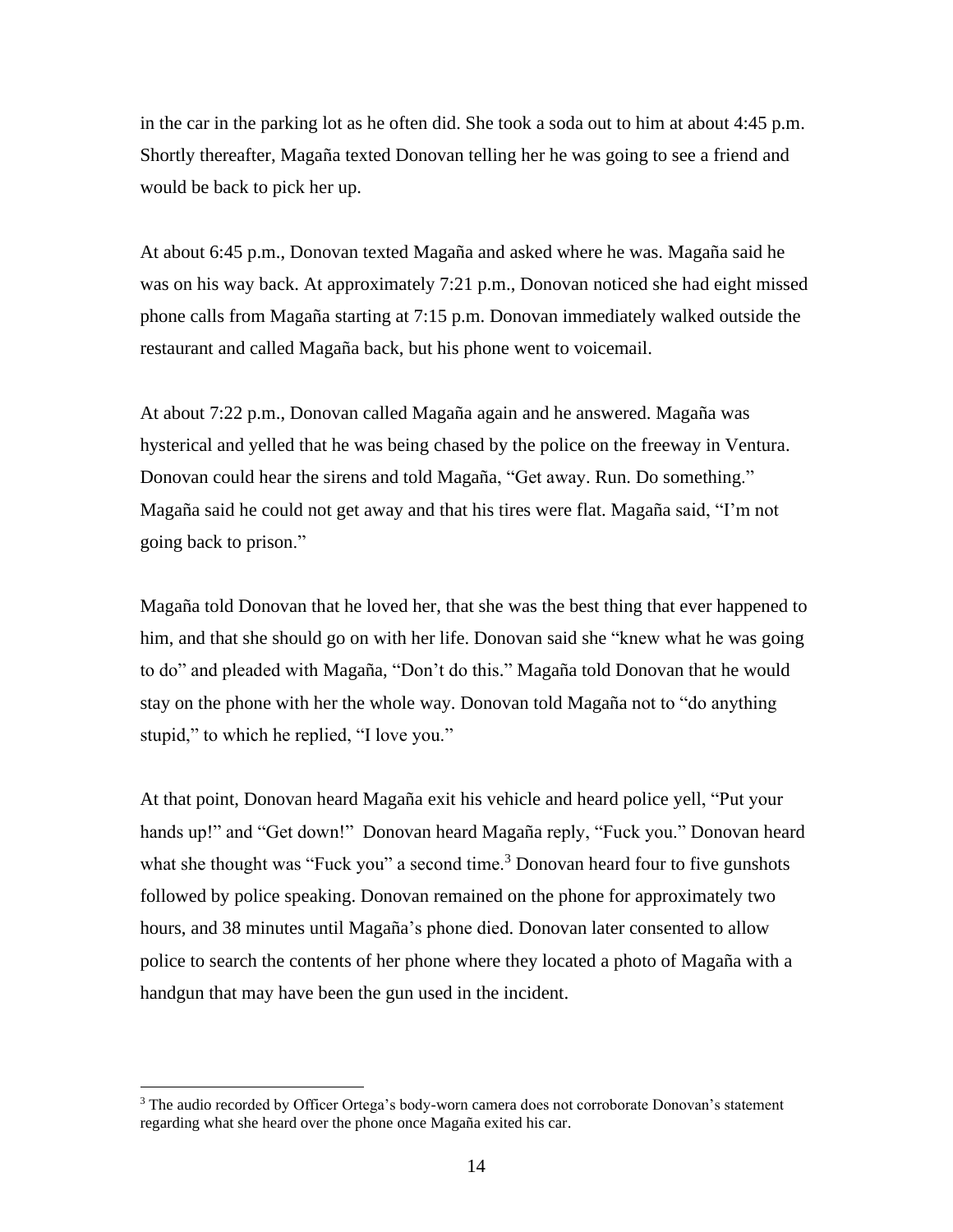# B. Description of Video Recorded by Officer Ortega's Body-Worn Camera

Officer Ortega's body-worn camera was attached to the outside of his uniform on his chest. Officer Ortega's body-worn camera footage, from when he first activated it at 19:18:09 to when he deactivated it at 19:29:26, is 11 minutes, 16 seconds long. The date and time are displayed in the upper-right corner of the video image and the time is displayed in 24-hour clock format.

Officer Ortega's body-worn camera was activated by Officer Ortega pressing a button on the device. Once activated, there is a period of about 30 seconds where video is actively recording, but audio is not. The footage contained the following relevant events. All distances noted are approximate and were based on the body-worn camera footage using the traffic lines which are approximately five feet long and 15 feet apart:

19:18:38: Officer Ortega's body-worn camera begins recording audio. While Officer Ortega is seated in his vehicle, the camera points up at the dashboard and windshield toward the sky.

19:18:47: Officer Ortega asks over the radio if Oxnard Police is requesting Ventura Police to take over the pursuit.

19:19:12: Officer Ortega receives confirmation that he will take over the pursuit.

19:20:56: Officer Ortega requests a "stop stick"<sup>4</sup> and indicates that he will deploy his K-9 if the driver flees. Over the radio other officers can be heard updating the direction of the pursuit, the speed of the Honda, and Magaña's multiple traffic violations as they occur.

 $4 A$  "stop stick" is a type of tire deflation device similar to a spike strip.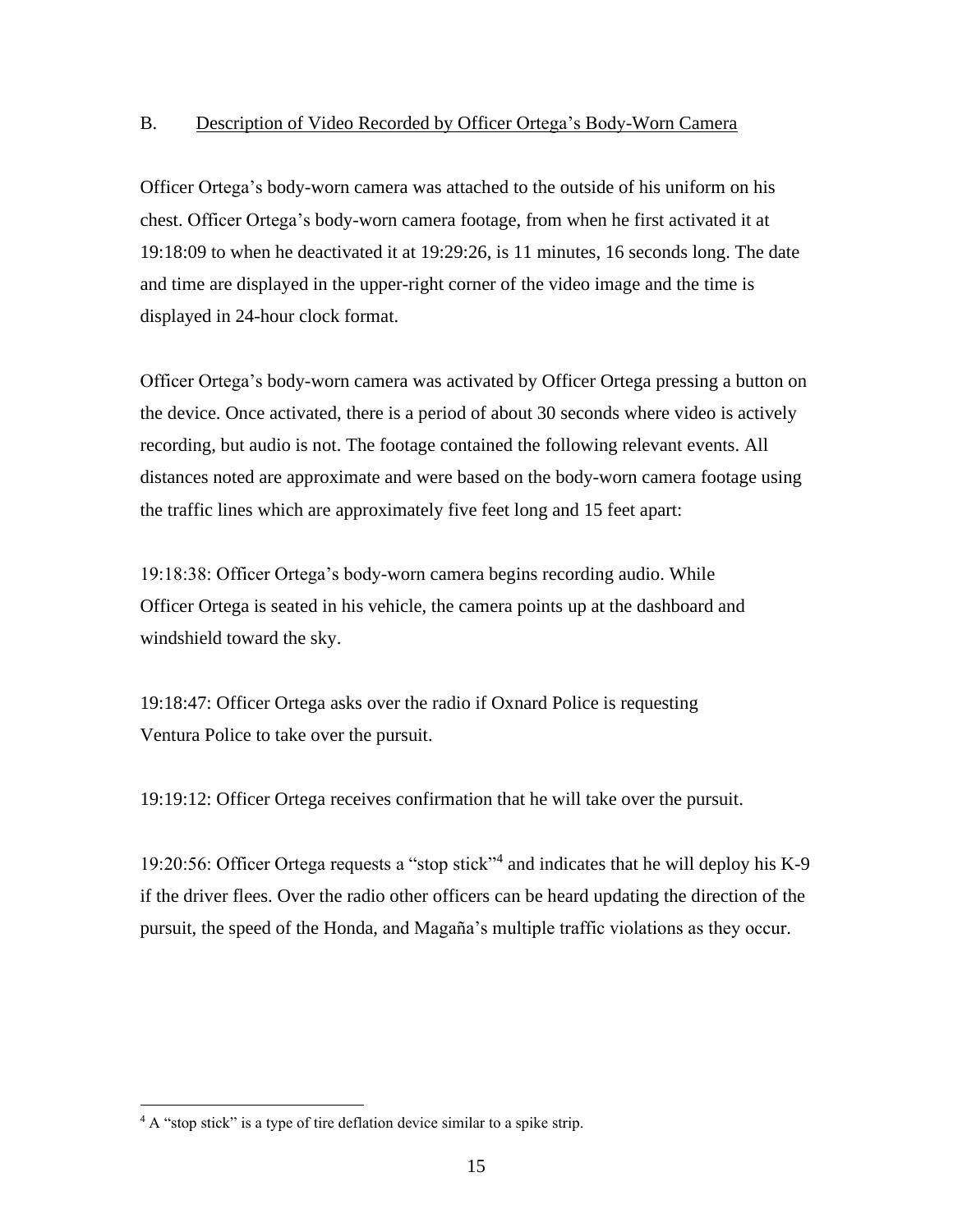19:25:18: Dispatch advises Officer Ortega that the suspected occupant of the Honda was confirmed by Oxnard Police Department to have a "245 want"<sup>5</sup> and is possibly in possession of a firearm.

19:25:35: Officer Ortega states over the radio that the Honda went over the "stick."

19:26:13: Officer Ortega stops his vehicle, puts the vehicle in park and opens the driver's door. He gets out of the vehicle while he simultaneously unholsters his handgun with his right hand and yells "Miles, fuss! Miles, fuss! Miles, Miles, fuss!"<sup>6</sup>

19:26:14: Magaña exits the Honda from the driver's seat and begins running around the left side of the hood and away from Officer Ortega along the curb line. Officer Ortega runs in pursuit. Officer Ortega has a handgun in his right hand and his left hand is empty.

19:26:17: Magaña is running along the curb line approximately 50 feet ahead of Officer Ortega.

19:26:18: Magaña trips approximately 40 feet in front of Officer Ortega and Magaña's handgun fires. Magaña does not lose possession of the handgun.

19:26:19: Magaña rolls over into a seated position facing Officer Ortega, who is approximately 30 feet away. Magaña's hands are together, arms extended straight out, and his face is lined up behind his outstretched hands, as if aiming and preparing to shoot Officer Ortega. Officer Ortega raises his firearm and aims at Magaña but does not shoot.

<sup>&</sup>lt;sup>5</sup> A "245 want" is a reference to the existence of probable cause or a warrant to arrest for a felony violation of assault with a deadly weapon in violation of Penal Code section 245.

<sup>&</sup>lt;sup>6</sup> "Miles fuss" (foos) is a German command to Officer Ortega's K-9 "Miles" to exit the vehicle and come to Officer Ortega's side and await further instruction.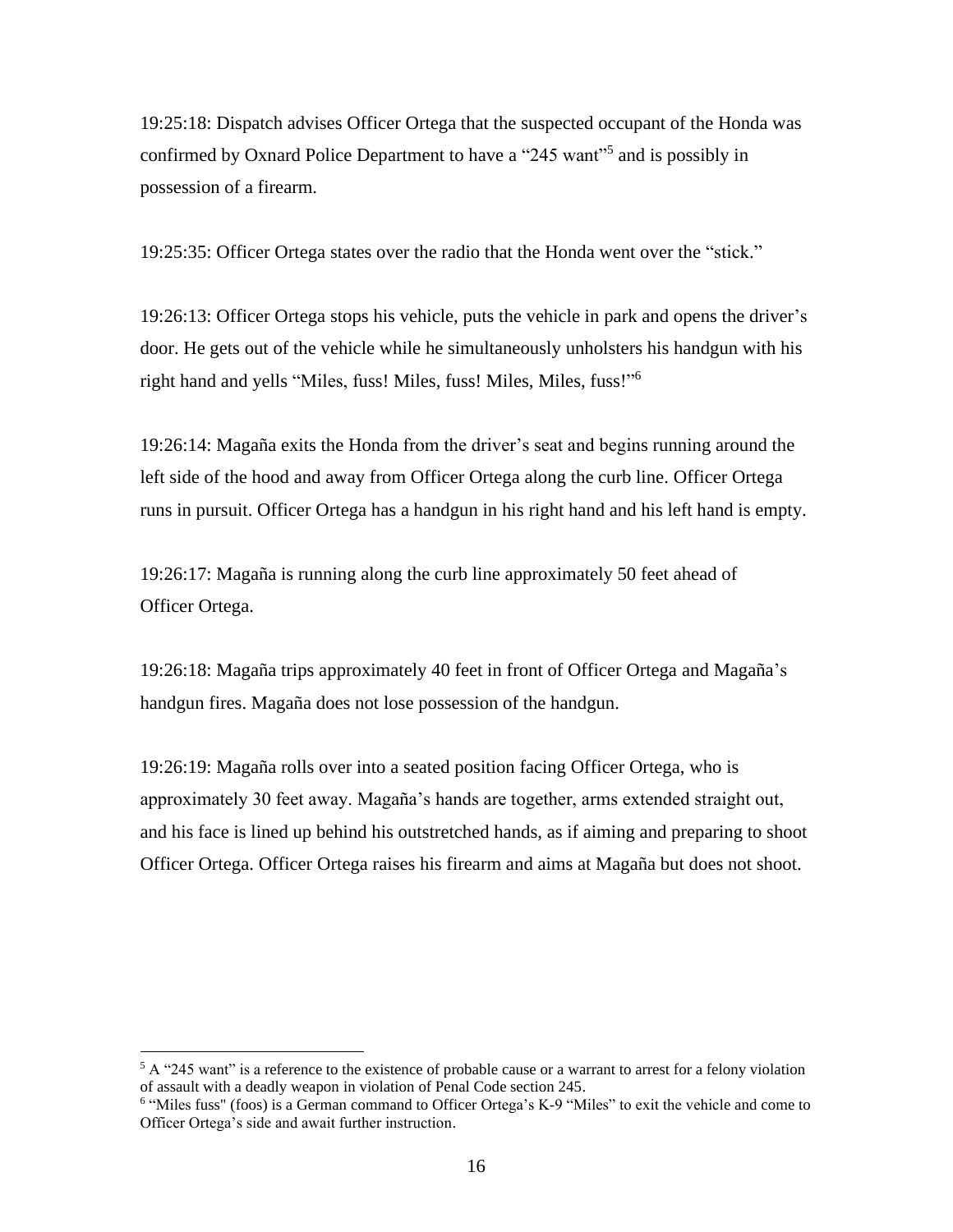

*Magaña in a kneeling shooting stance, left arm braced on his left knee, hands together, arms outstretched in front of his face as he attempts to fire his weapon at Officer Ortega.*

19:26:20: Magaña rises to one knee with his right knee on the pavement. Magaña assumes a kneeling shooting stance with both hands out in front of him, his left elbow planted on top of his left knee, and his face tucked behind his hands and aiming his handgun straight at Officer Ortega, who is approximately 20 feet away. Officer Ortega fires three times in quick succession. Magaña stands, turns, and runs away from Officer Ortega.

19:26:21 to 19:26:23: Magaña stumbles and falls on the pavement, gets back up and continues running away as Officer Ortega follows him.

19:26:23 to 19:26:24: Officer Ortega fires two more shots at Magaña in quick succession. Magaña stumbles forward again and continues moving away from Officer Ortega.

19:26:24: Magaña grabs his gun which had fallen onto the pavement. Officer Ortega fires two more shots in quick succession and Magaña releases the gun and stumbles to the ground.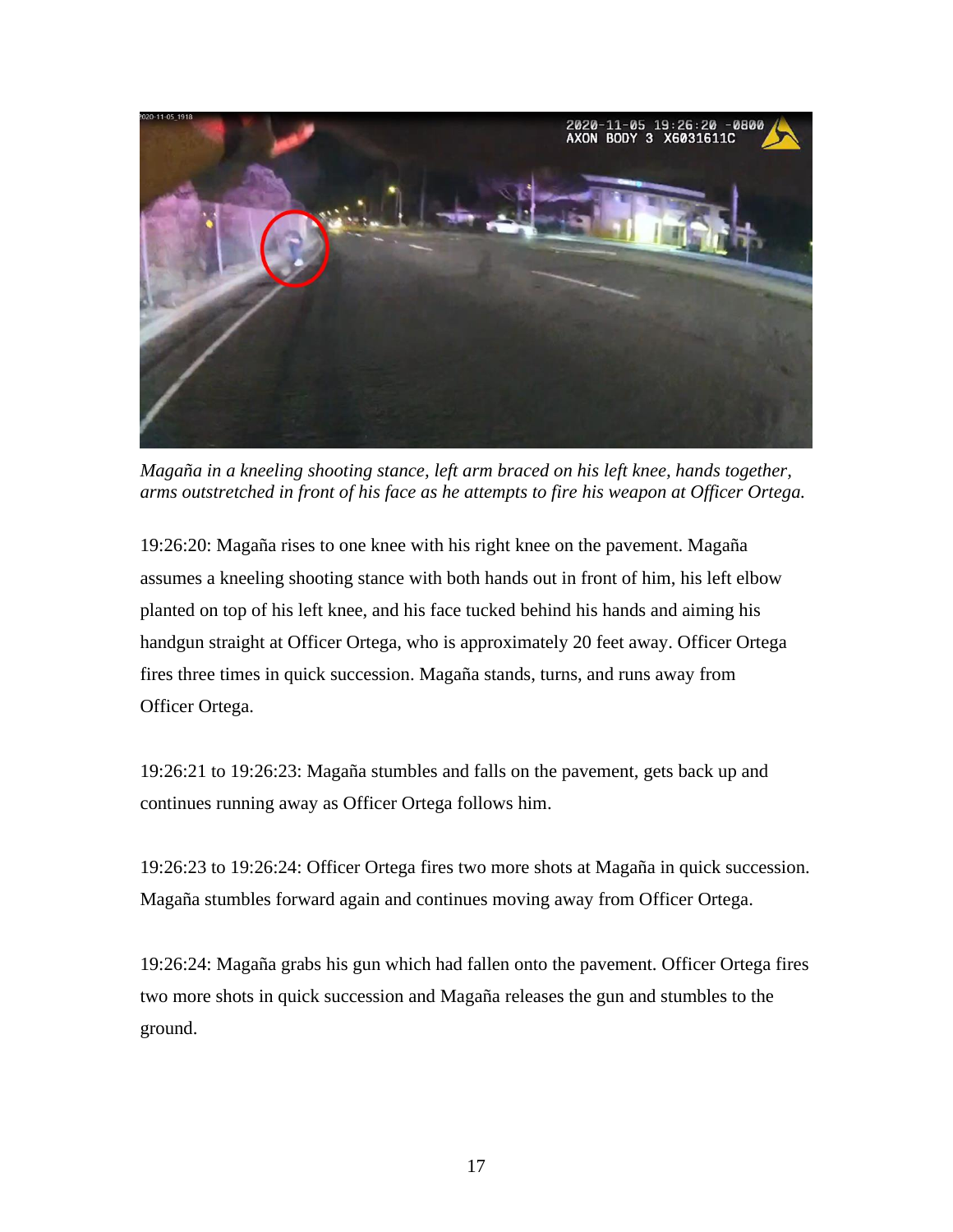19:26:25 to 19:26:28: Officer Ortega continues moving toward Magaña and commands Magaña to, "Stop moving!" Magaña rolls to a seated position and faces Officer Ortega. Magaña gets back to his feet, turns away from Officer Ortega and again runs. Officer Ortega orders Magaña to, "Stop moving" and orders Magaña to, "Get on the ground!"

19:26:28: Another officer orders Magaña to the ground.

19:26:30: Magaña stumbles to the ground.

19:26:33: Officer Ortega walks past Magaña's handgun towards Magaña and alerts the officers on scene that there is a "Gun behind us."

19:27:04: Officer Ortega lowers his weapon and walks away from Magaña as other officers render aid to Magaña. Officer Ortega walks back toward his vehicle, passing Officer Spies, who is standing over Magaña's gun. Officer Spies asks Officer Ortega if he is okay and Officer Ortega replies, "I'm good, I'm good."

19:27:18: Officer Ortega asks an unknown person, "Where's my dog?" Officer Ortega calls, "Miles, fuss!"

19:28:05: Officer Ortega confirms that Miles is in Officer Ortega's vehicle.

19:28:31: Officer Ortega walks back to his vehicle and closes the driver's door. Officer Ortega walks to Sergeant Sutherland who asks him if he is alright. Officer Ortega replies, "Yeah." Officer Ortega asks, "Can you double check? I think he fired at me." Sergeant Sutherland points his flashlight at Officer Ortega's body. Officer Ortega walks to the rear passenger door and opens it remotely and pets Miles and asks Miles if he is okay. Another officer asks Officer Ortega if he is okay, to which Officer Ortega responds, "I'm good. I'm pretty sure he took  $a - I'$ m pretty sure he fired at me."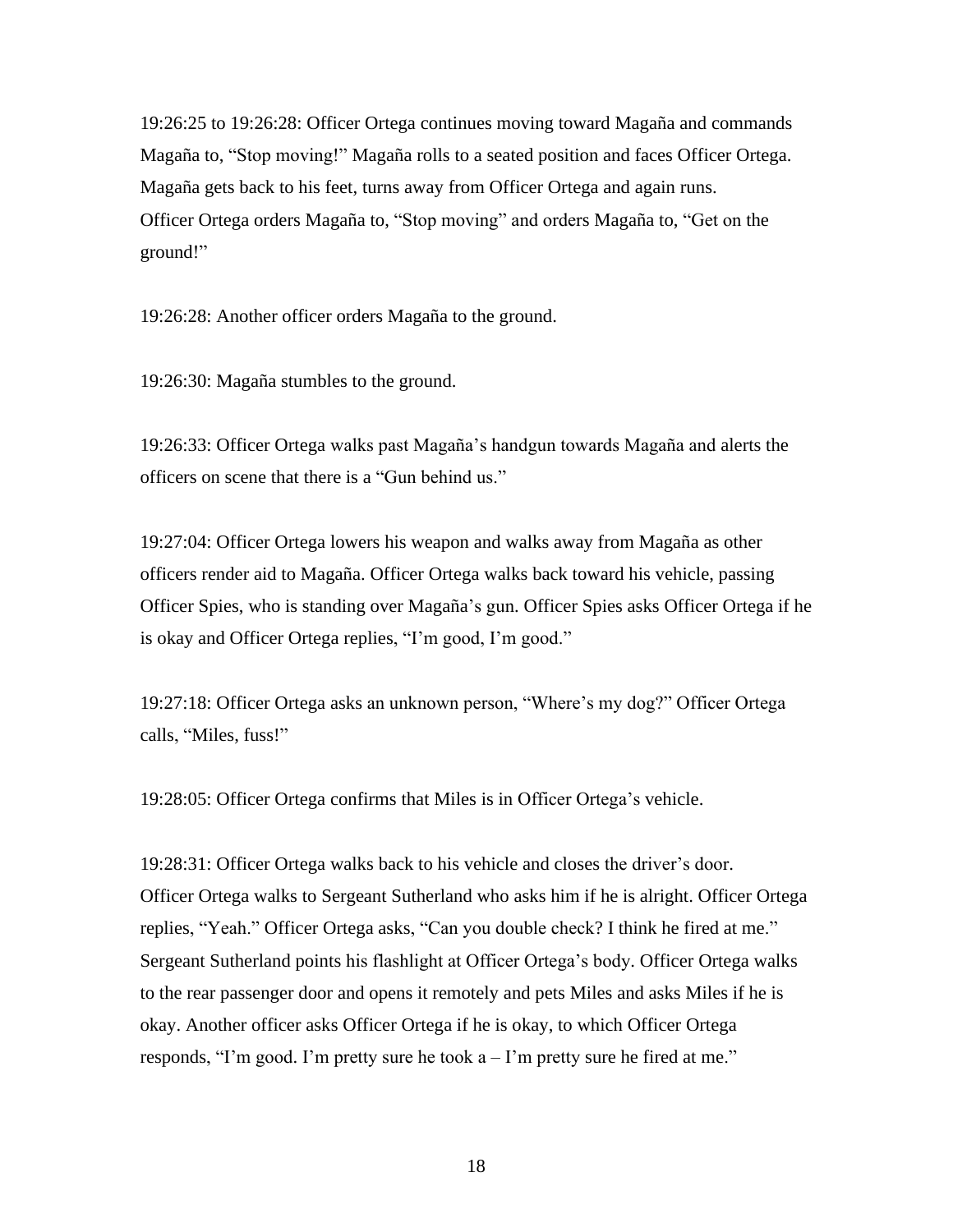# C. Javier Magaña's Background

Javier Magaña was born on November 19, 1987. At the time of his death, he was six feet tall and weighed 239 pounds. He lived with Amber Donovan in Thousand Oaks. He was a documented Loma Flats gang member. Loma Flats is an active turf-based criminal street gang that operates in central Oxnard.

Magaña had a lengthy criminal record. He was convicted in Ventura County Superior Court of multiple misdemeanor offenses beginning in 2006. In 2008, Magaña was convicted of felony carjacking for which he was sentenced to three years in state prison, followed by a parole violation in 2011. His next felony conviction was in 2012 for vandalism for which he was sentenced to eight months in state prison. Also in 2012, Magaña was convicted of felony possession of a firearm by a convicted felon, misdemeanor participation in a criminal street gang, and misdemeanor obstruction of a peace officer for which he was sentenced to five years in state prison. In 2013, while incarcerated in state prison, Magaña was convicted of a felony possession of a deadly weapon by a prisoner for which he was sentenced to four additional years in state prison.

#### III.

#### PHYSICAL EVIDENCE

# A. Incident Scene

Harbor Boulevard is a wide-open expanse of asphalt, bordered to the north by U.S. Highway 101 and a shopping center to the south. The shopping center includes multiple businesses and a large parking lot. Officers canvassed this entire area looking for physical evidence and witnesses.

Officer Spies located Magaña's weapon. The magazine had dislodged from the gun when Magaña dropped it on the pavement and was lying beside the gun. Both were collected as evidence. The magazine held seven live 9mm cartridges. The spent casing from the bullet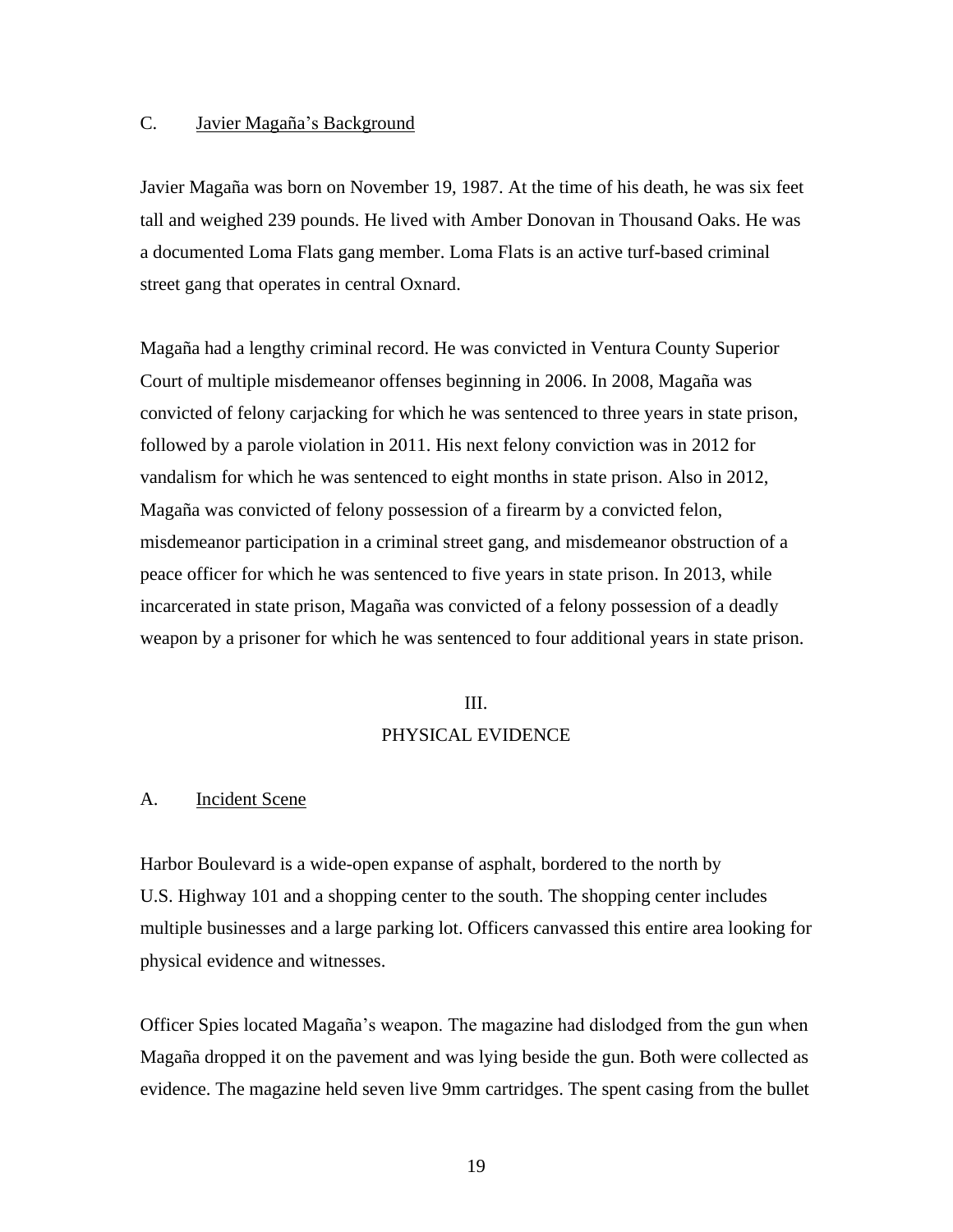fired by Magaña was lodged in the chamber of his handgun indicating the weapon malfunctioned and failed to eject the casing after the bullet was fired.

VPD crime scene technicians processed the scene and collected evidence.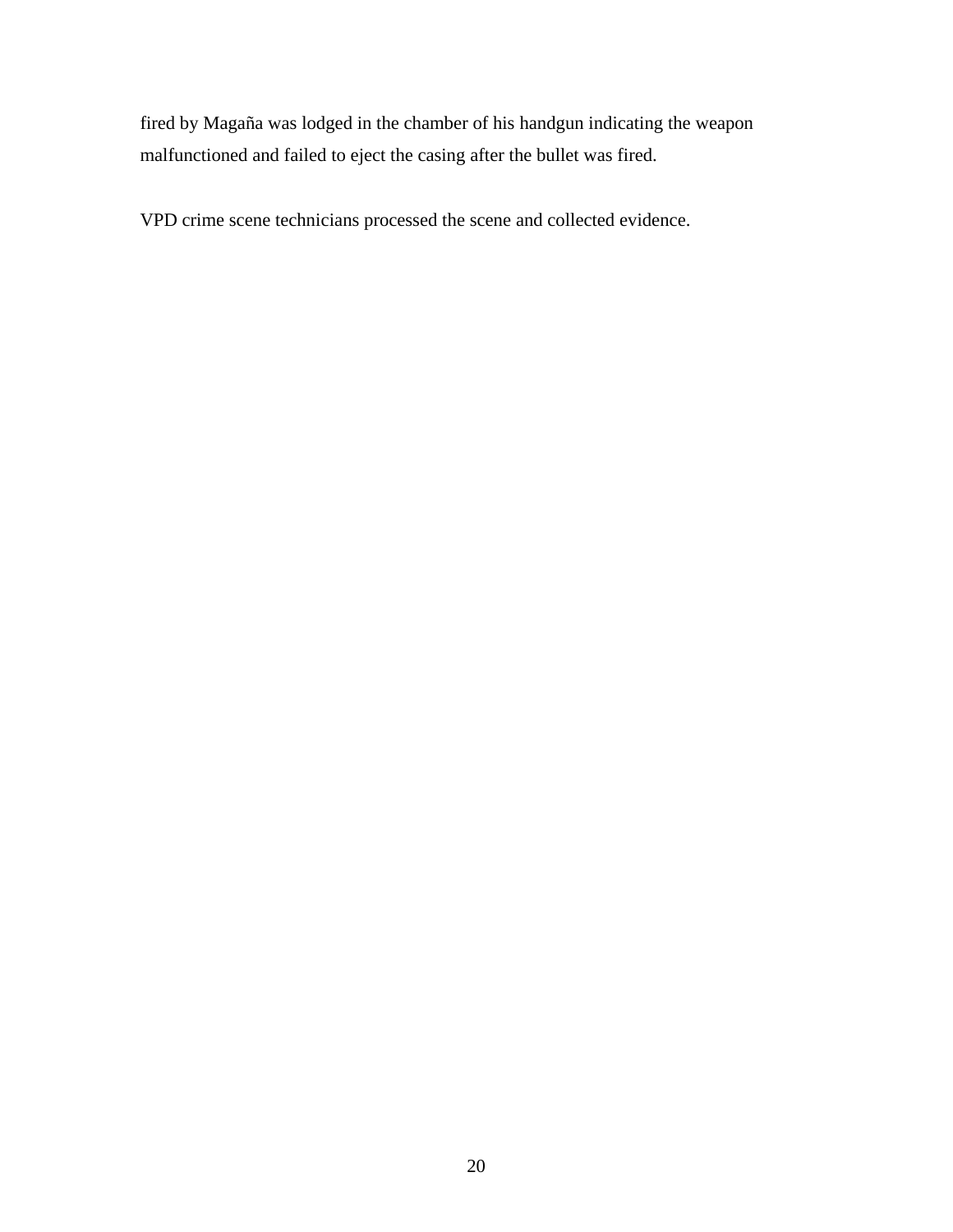

*The diagram summarizes the relevant physical evidence found and collected at the scene based on measurements taken by VPD crime scene technicians.*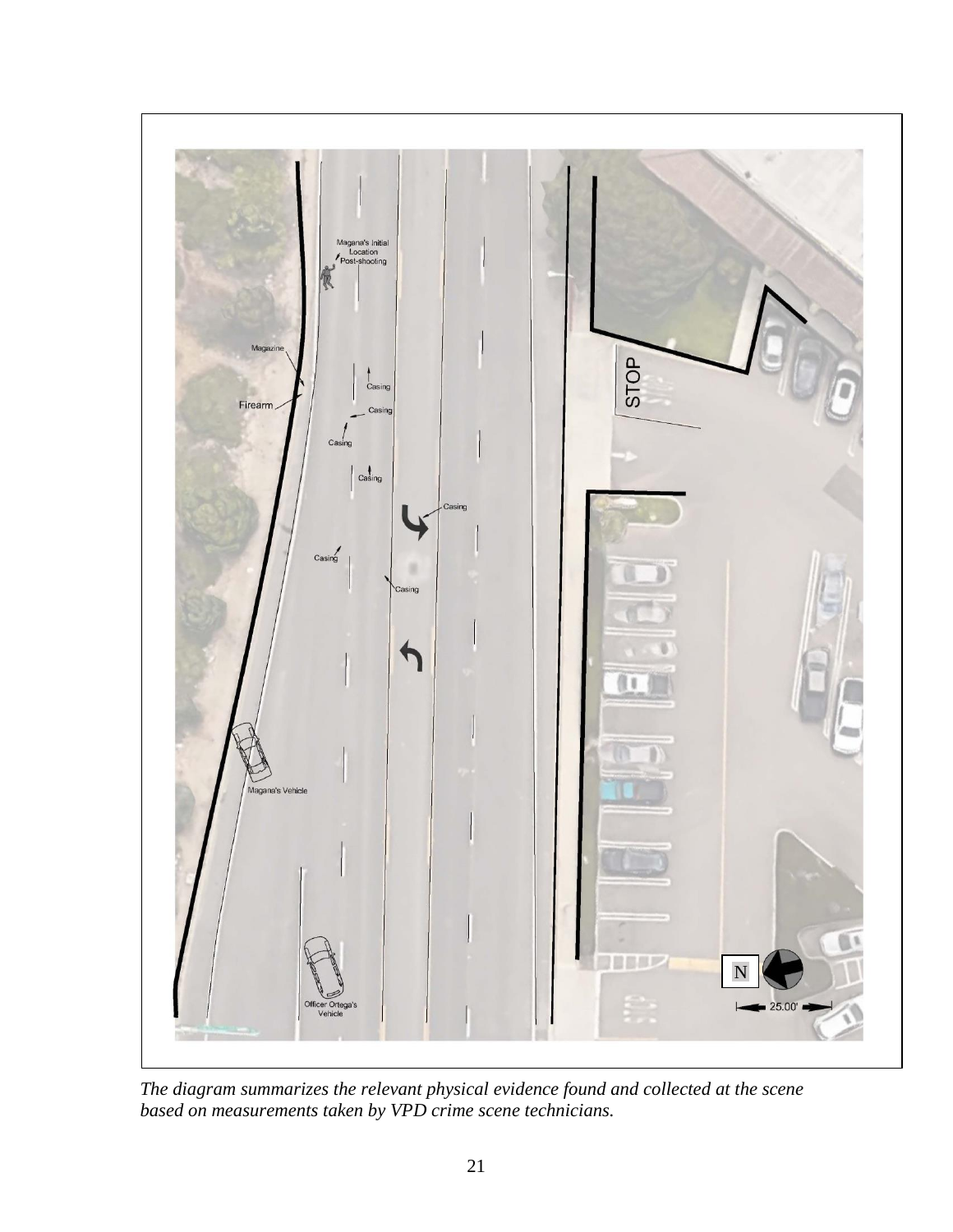VPD examined and identified the handgun as a "ghost gun"<sup>7</sup> with no serial number on any of its parts. It had a "Polymer 80" plastic housing, a metal barrel designed to fire a 9mm bullet, and a metal Glock 9mm magazine with a 10-round capacity.



*Magaña's gun can be seen here with the spent 9mm casing that was stuck in the chamber being manually extracted by pulling back the slide.*

Seven expended 9mm casings were located at the scene but no expended bullets were found. Officers and technicians searched surrounding businesses and residences to try and locate expended bullets but were unsuccessful.

Magaña's handgun and the spent casing recovered from the chamber were submitted to the Ventura County Crime Lab. They were analyzed by a forensic scientist who determined that Magaña's handgun fired the casing. Forensic scientists also examined Magaña's handgun and magazine for the presence of fingerprints and DNA and found no usable fingerprints. They did locate Magaña's DNA on the handgun's trigger, grip, magazine release, and on the magazine.

 $7$  A "ghost gun" is a firearm assembled from separate plastic and metal parts. Because they have no serial numbers, they are untraceable.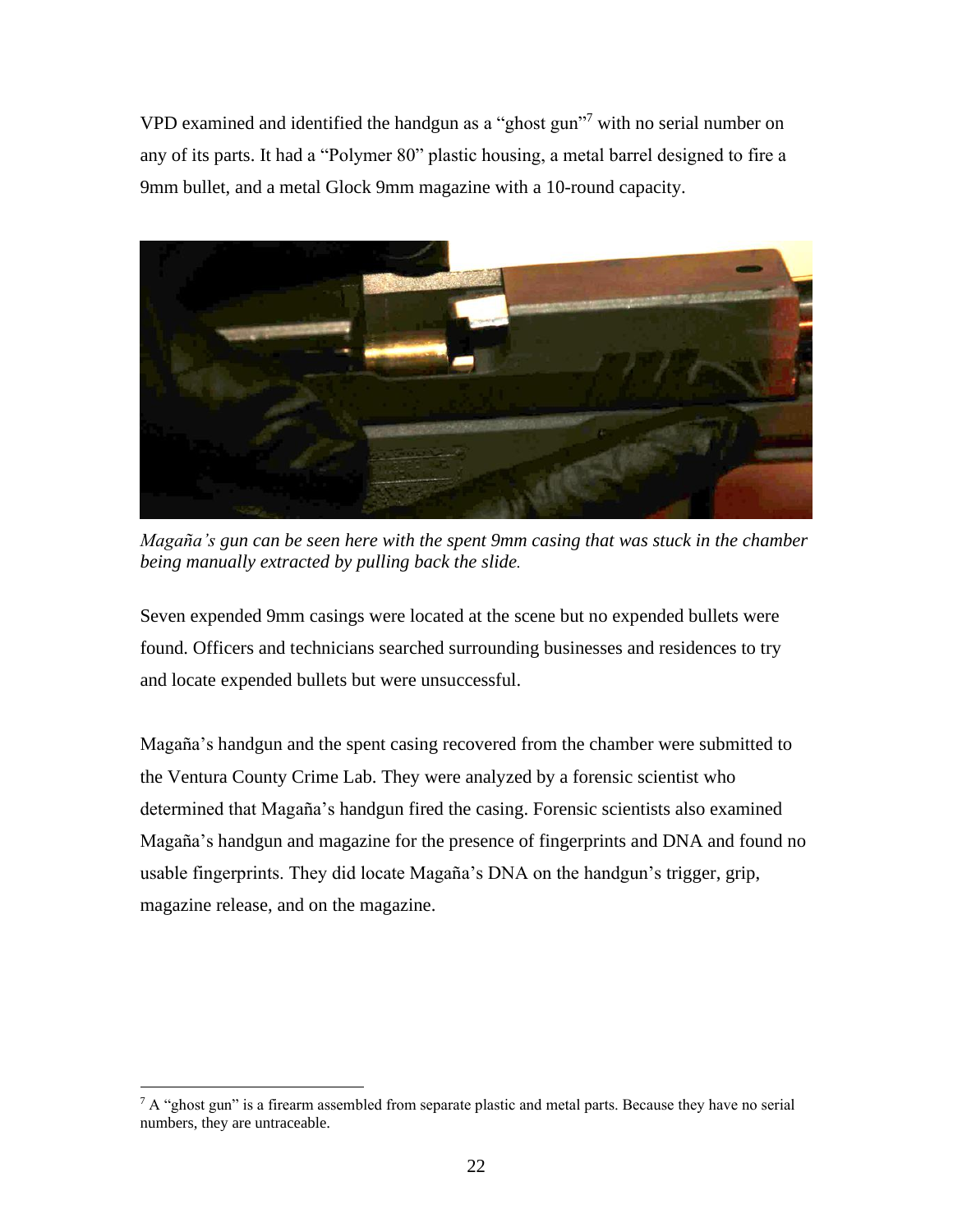

*Magaña's gun can be seen here with the spent 9mm casing that was stuck in the chamber when the gun was recovered, along with the magazine and the seven live 9mm cartridges that were removed from the magazine.*

Officer Ortega's handgun, a Sig Sauer P226, was also collected at the scene. The magazine was designed to hold 15 9mm rounds. At the time Officer Ortega's gun was collected, the magazine contained nine live 9mm cartridges, indicating Officer Ortega fired no more than seven rounds. $8<sup>8</sup>$ 

Seven expended 9mm casings were located at the scene. Two 9mm bullets were recovered from Magaña's body. A forensic scientist with the Ventura County Crime Lab examined Officer Ortega's handgun, the seven expended casings and the two recovered bullets and determined the casings and bullets were fired by Officer Ortega's handgun.

There was no evidence found at the scene that indicated any other officer fired at Magaña or used any other weapon against him.

Surveillance footage was obtained from all businesses in the immediate area and none of the footage recorded the shooting.

<sup>&</sup>lt;sup>8</sup> While the magazine held 15 rounds, the gun was capable of holding 16 rounds if one cartridge was in the chamber and the gun held a full magazine.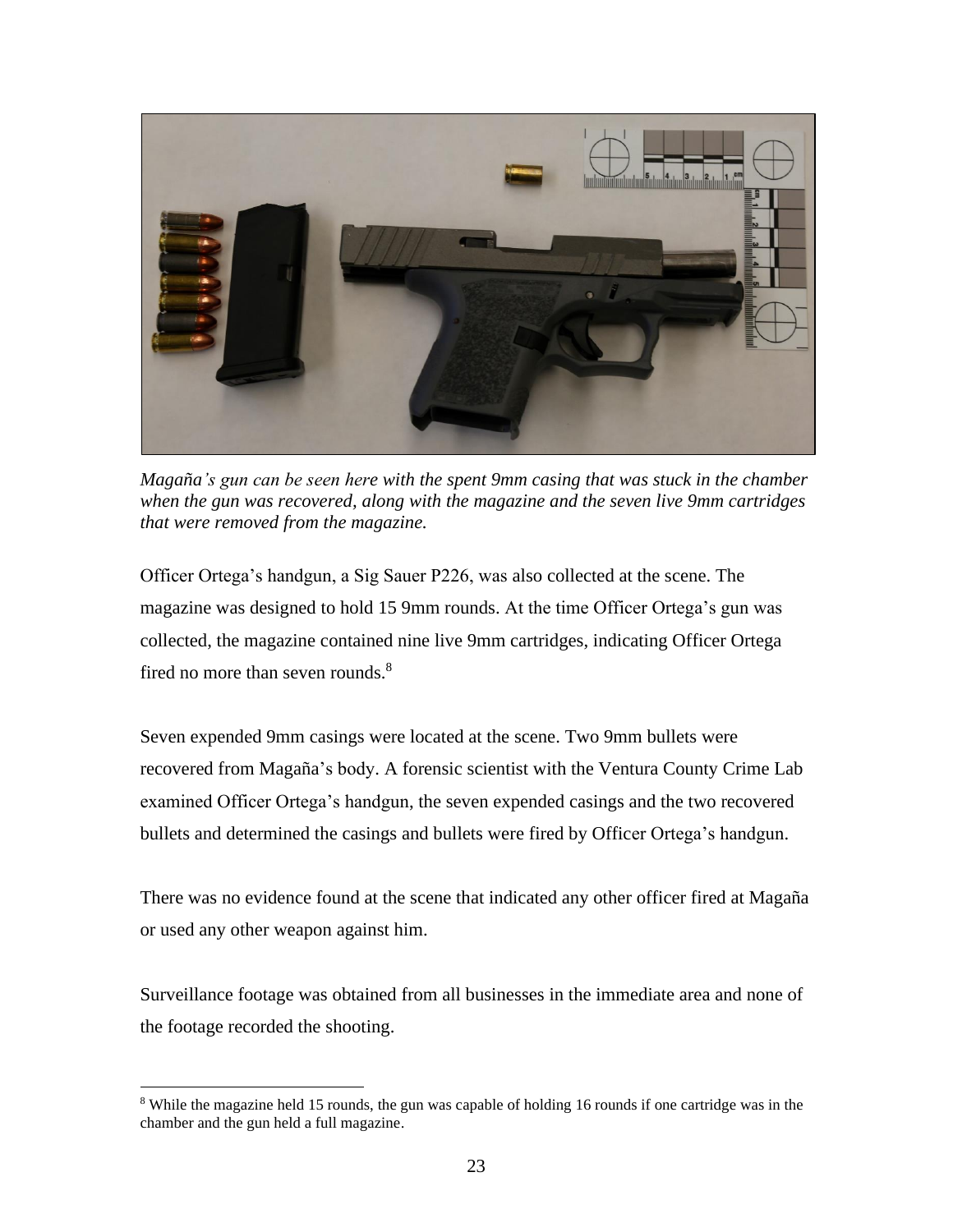## B. Vehicle Inspections

On November 9, 2020, VPD searched the black Honda Accord driven by Magaña pursuant to a search warrant. Items found in the vehicle included 18.1 grams of small rock-like substances later determined to be methamphetamine, a methamphetamine pipe, and a 9mm handgun barrel. The damage to the vehicle included damage to the windshield and front passenger window caused after the shooting when officers made entry into the vehicle to confirm nobody else was inside. There was also damage to the front bumper, minor damage to the rear bumper on the passenger side, a flat front driver's side tire, a flat rear driver's side tire with spikes lodged in it, and the front passenger side tire was missing.

On November 12, 2020, VPD Detective Tyler Buck conducted an examination of Officer Ortega's patrol vehicle and found no evidence of bullet strikes or damage of any kind. A mechanical inspection of the vehicle revealed it was in perfect working condition. The automatic rear door opening system, which opens the rear passenger door of the vehicle when activated by a remote control worn on Officer Ortega's utility belt, was found to be working properly.<sup>9</sup> Detective Buck tested the remote and found it to work by pressing any combination of the three buttons on the remote.<sup>10</sup>

The condition of the partition separating the front and backseats of Officer Ortega's vehicle was not noted at the scene or during the vehicle inspection, however, Officer Ortega's body-worn camera briefly recorded the interior of the backseat when Officer Ortega contacted Miles after the shooting. A still from that video depicting the partition was examined by VPD K-9 Officer Anthony Avila. Officer Avila's opinion was that the door in the partition appeared to be open.

<sup>&</sup>lt;sup>9</sup> The remote-control device allows a K-9 officer to allow his dog to exit a patrol vehicle while the officer is away from the vehicle

<sup>&</sup>lt;sup>10</sup> A photo was taken of Officer Ortega in full uniform at VPD on November 5, 2020, after the shooting. The black remote door control with three buttons can be seen on Officer Ortega's right side, just to the right of his belt buckle.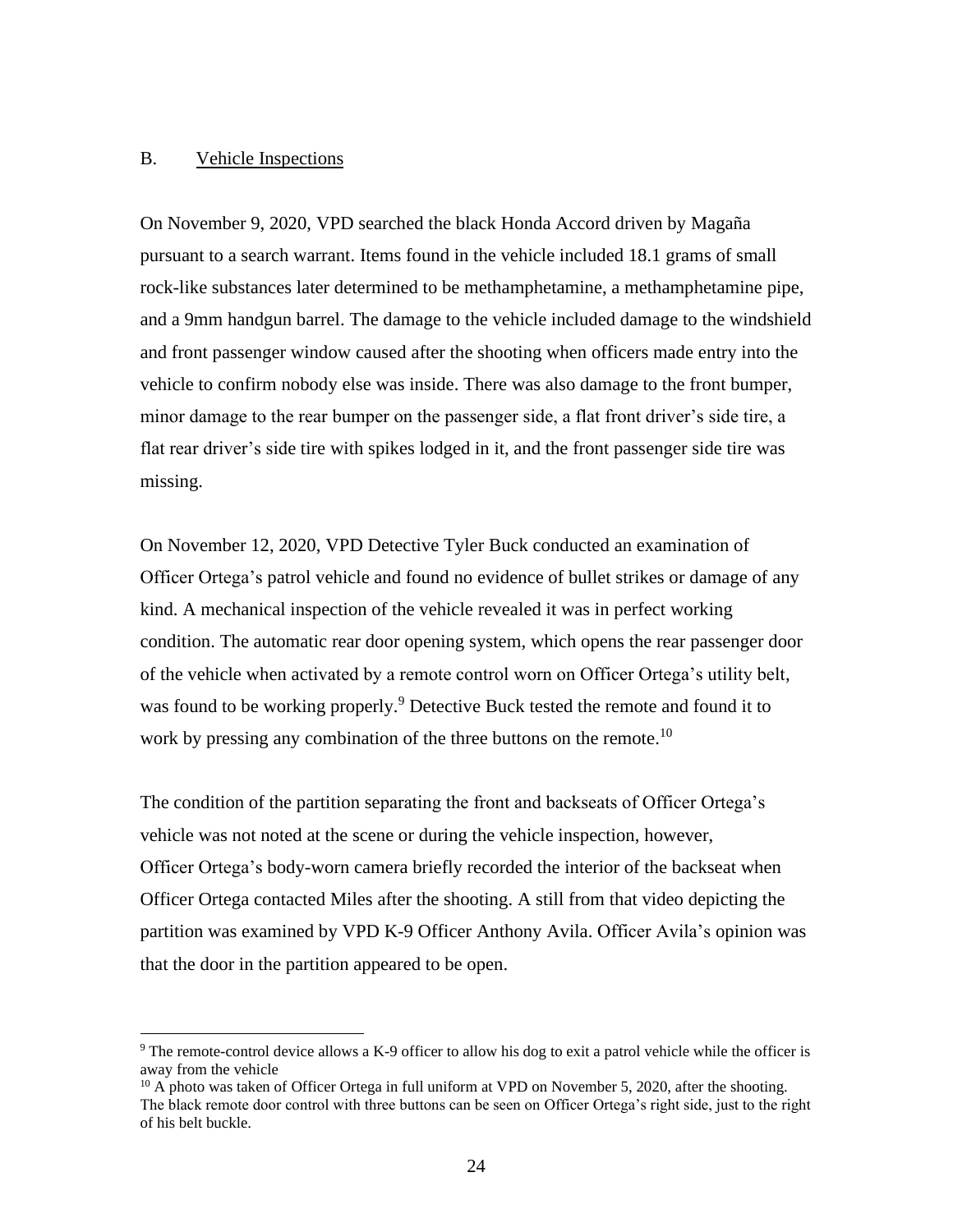# C. Daniel Inglis – Police K-9 Expert

Daniel Inglis is an independent police K-9 instructor and runs the Inglis Police Dog Academy. Inglis currently trains dogs for 22 different police departments in California, Arizona, Colorado, and Oregon, including the Ventura Police Department. Inglis has personal knowledge of Officer Ortega's training and experience as a K-9 handler from working with him for the last 10 years. During that time, Officer Ortega has used three dogs including his current dog, Miles. Inglis stated that Miles was trained for work in patrol, hard surface tracking, and explosive ordinance detection.

On November 11, 2020, Inglis was shown Officer Ortega's body-worn camera footage by VPD officers. Inglis believed that Officer Ortega properly handled his K-9 during the incident. Inglis stated that Officer Ortega's command of "Miles, fuss!" was an order to Miles to come to Officer Ortega's side and await further command. Inglis believed Officer Ortega thought that Miles had exited the vehicle after the "fuss" command because after the shooting, Officer Ortega asked where his dog was, and went back to his vehicle to confirm Miles was still inside.

Inglis stated that a door remote is used to open the rear passenger door of a patrol vehicle by pushing a button on the remote for two or three seconds. Inglis opined that there were three possible reasons for Officer Ortega's patrol vehicle's door not opening: 1) Officer Ortega may have chosen not to open the door remotely to protect Miles due to the fact that multiple police units were passing on the passenger side of the vehicle; 2) Officer Ortega may have tried to use the remote but did not hold down the button long enough to open the door; or 3) Officer Ortega may have used the remote properly and the door opening system malfunctioned.

# D. Autopsy

On November 6, 2020, Dr. Christopher Young, Chief Medical Examiner at the Ventura County Medical Examiner's Office, conducted an autopsy on Javier Magaña.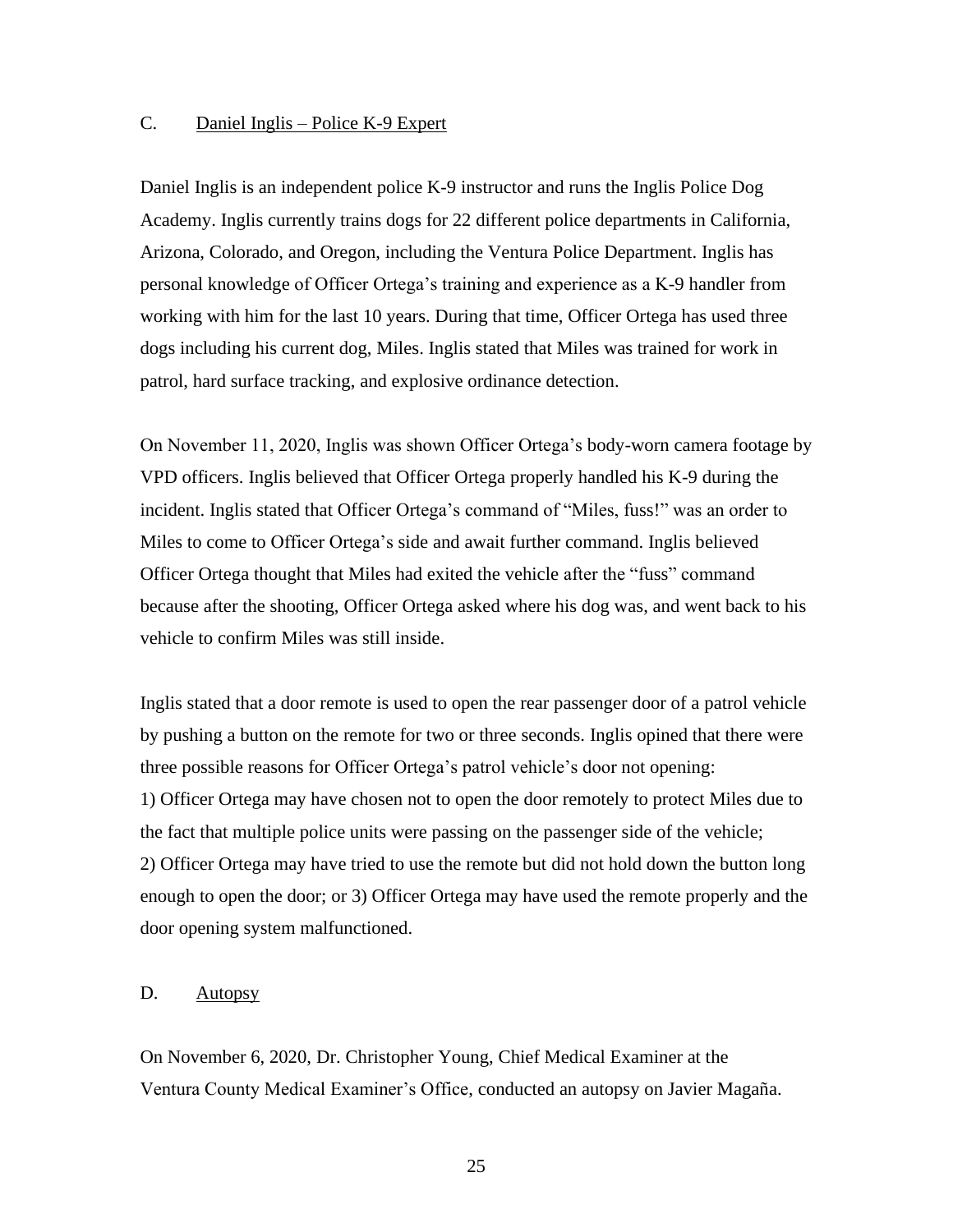Dr. Young found three separate gunshot wounds on Magaña's body.<sup>11</sup> Gunshot wound number one entered the left upper chest, penetrating the pericardial sac, right ventricle of the heart, right hemidiaphragm, and the liver. The trajectory was left to right, front to back and downward. Gunshot wound number two entered the right lower back where the back curved and transitioned to the side of Magaña's body and perforated subcutaneous tissues. The trajectory of the bullet was upward, slightly left to right and slightly back to front. Gunshot wound number three struck the interphalangeal knuckle of the right fourth finger traveling toward the fingertip. Dr. Young recovered bullets from gunshot wounds one and two. They were collected by VPD detectives and booked into evidence.

Dr. Young also noted abrasions on Magaña's face, extremities, and torso in addition to methamphetamine intoxication and moderate atherosclerotic artery disease. Toxicology testing of Magaña's blood detected caffeine, cotinine (a metabolite of nicotine), amphetamine (a metabolite of methamphetamine), and methamphetamine.<sup>12</sup> Magaña was also examined for gunshot residue. Lead particles commonly associated with gunshot residue were found on both of Magaña's hands.

Dr. Young determined that the cause of death was a "gunshot wound of the chest."

## IV.

## LEGAL PRINCIPLES

## A. Law of Homicide and Self-Defense

Homicide is the killing of one human being by another, either lawfully or unlawfully. Homicide encompasses murder and manslaughter, which are unlawful, and acts of excusable and justifiable homicide, which are lawful.

<sup>&</sup>lt;sup>11</sup> The numbering of the wounds does not reflect the order in which they occurred.

<sup>&</sup>lt;sup>12</sup> The level of methamphetamine in Magaña's blood was measured at 5300 ng/ml. According to the toxicological report from NMS Labs, "[b]lood levels of 200 to 600 ng/ml of methamphetamine have been reported in methamphetamine abusers who exhibited violent and irrational behavior."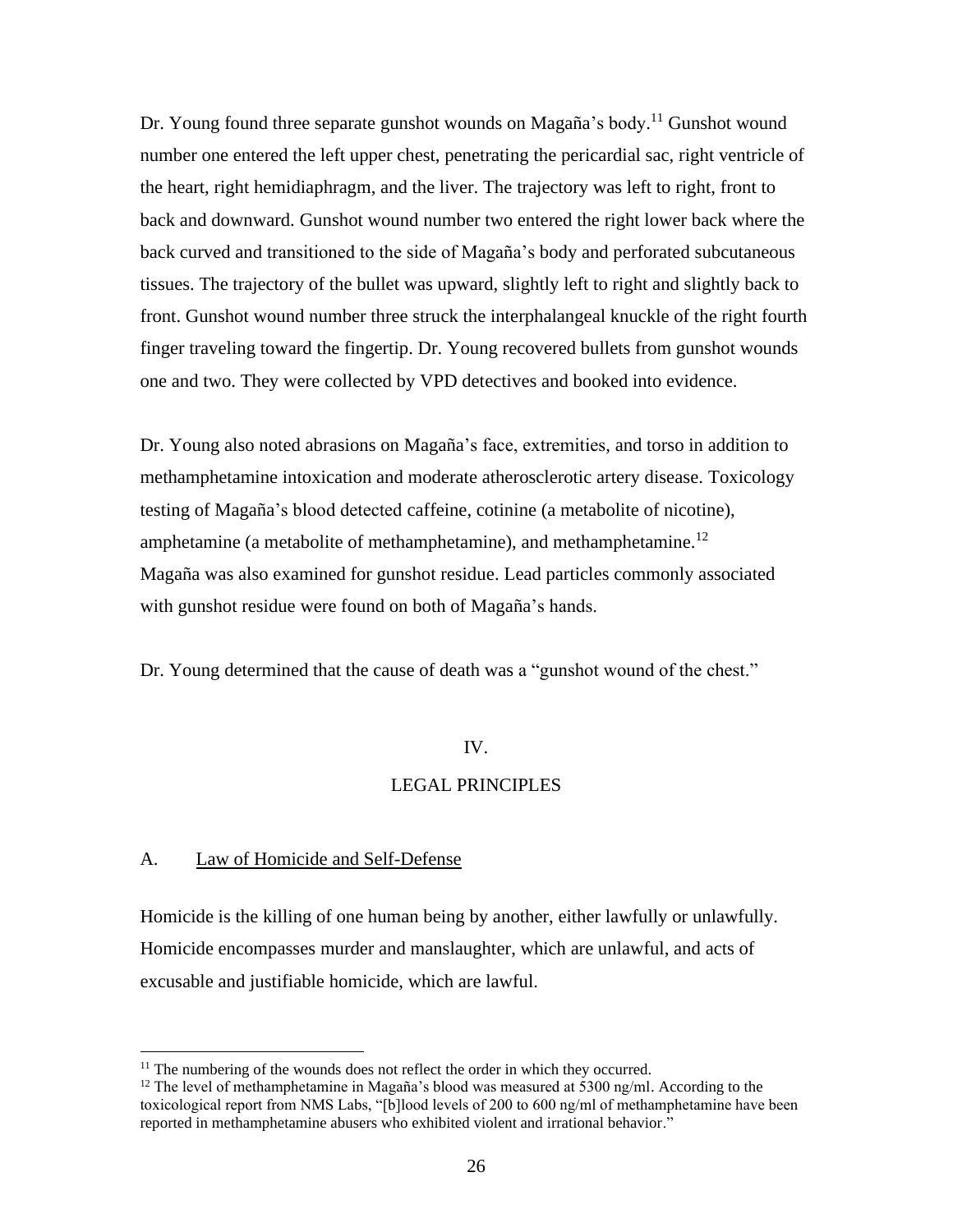Homicide is justifiable when committed by any person "resisting any attempt to murder any person, or to commit a felony, or to do some great bodily injury upon any person." (Pen. Code section 197(1).)

CALCRIM 505 sets forth the specific jury instructions on self-defense. It provides that a person is not guilty of murder or manslaughter if: 1) that person "reasonably believed that [the person] [or] someone else . . . was in imminent danger of being killed or suffering great bodily injury"; 2) that person "reasonably believed that the immediate use of deadly force was necessary to defend against that danger"; and 3) that person "used no more force than was reasonably necessary to defend against that danger." (*Judicial Council of California Criminal Jury Instructions (November 2020 Update), CALCRIM 505, "Justifiable Homicide: Self-Defense or Defense of Another."*)

CALCRIM 505 further provides that in deciding whether that person's "beliefs were reasonable, consider all the circumstances as they were known to and appeared to [that person] and consider what a reasonable person in a similar situation with similar knowledge would have believed. If [that person]'s beliefs were reasonable, the danger does not need to have actually existed." It also provides that "[a person] is not required to retreat. He or she is entitled to stand his or her ground and defend himself or herself and, if reasonably necessary, to pursue an assailant until the danger has passed. This is so even if safety could have been achieved by retreating." (*Ibid*.)

Police officers may use deadly force "only when necessary in defense of human life. In determining whether deadly force is necessary, officers shall evaluate each situation in light of the particular circumstances of each case, and shall use other available resources and techniques if reasonably safe and feasible to an objectively reasonable officer." (Pen. Code § 835a(a)(2).)

"[T]he decision by a peace officer to use force shall be evaluated from the perspective of a reasonable officer in the same situation, based on the totality of the circumstances known to or perceived by the officer at the time, rather than with the benefit of hindsight,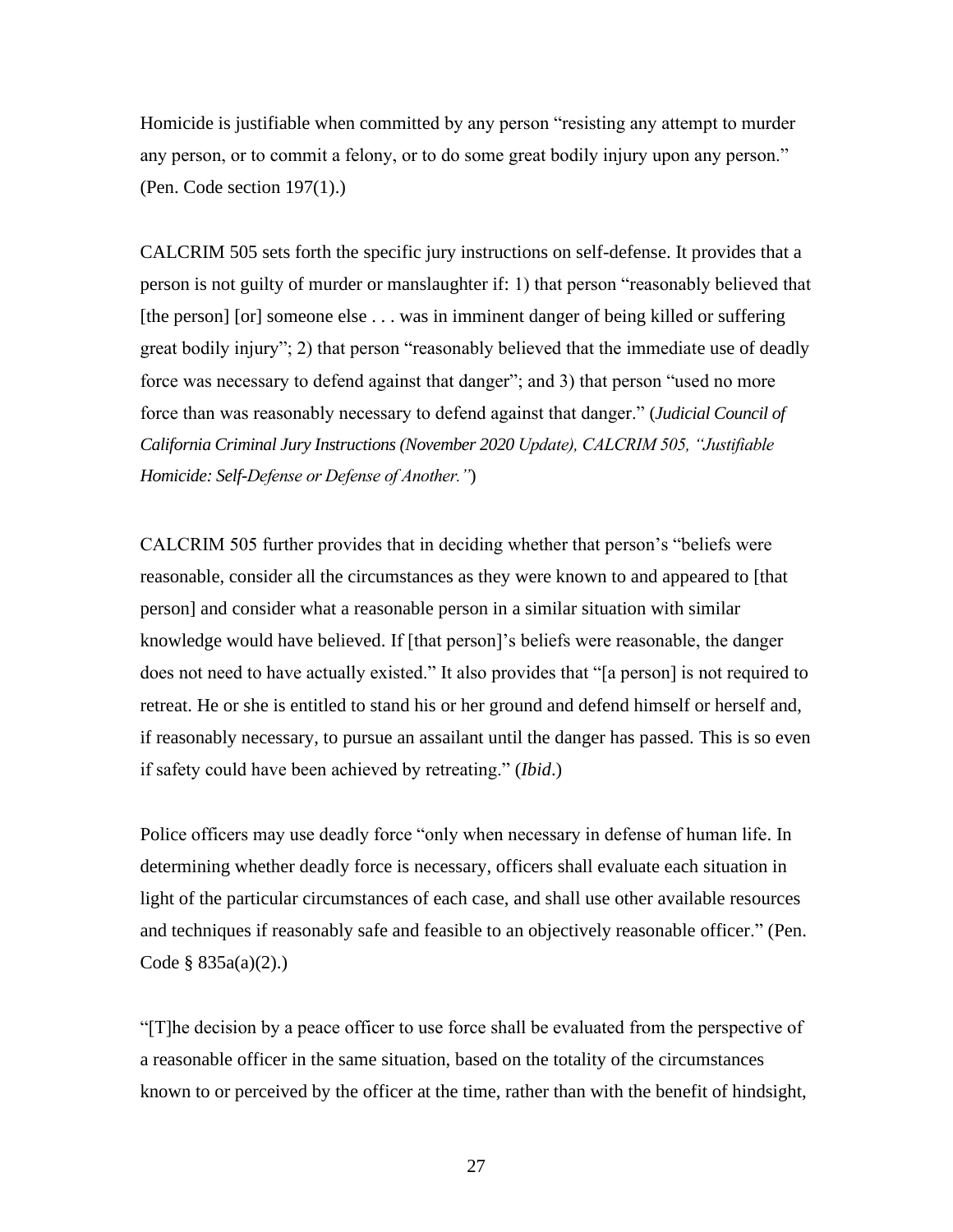and that the totality of the circumstances shall account for occasions when officers may be forced to make quick judgments about using force." (Pen. Code section 835a(a)(4).)

A police officer "is justified in using deadly force upon another person only when the officer reasonably believes based on the totality of the circumstances, that such force is necessary…[t]o defend against an imminent threat of death or serious bodily injury to the officer or to another person" or "[t]o apprehend a fleeing person for any felony that threatened or resulted in death or serious bodily injury, if the officer reasonable believes that the person will cause death or serious bodily injury to another unless immediately apprehended." (Pen. Code section  $835a(c)(1)(A) \& (B).$ )

A police officer "need not retreat or desist from their efforts by reason of the resistance or threatened resistance of the person being arrested." However, retreat does not mean tactical repositioning or other de-escalation tactics. (Pen. Code section 835a(d).)

Police officers have a duty "to maintain peace and security" and "to protect citizens from harm." (*Batts v. Superior Court* (1972) 23 Cal.App.3d 435, 438.) A police officer may use deadly force when the circumstances create a reasonable fear of death or serious bodily injury in the mind of the officer. (*Graham v. Conner* (1989) 490 U.S. 386, 396- 397.) Reasonableness includes "allowance for the fact that police officers are often forced to make split-second judgments—in circumstances that are tense, uncertain, and rapidly evolving—about the amount of force that is necessary in a particular situation." (*Ibid*.)

Under the Fourth Amendment, police are "not required to use the least intrusive degree of force possible" but may use only such force as is objectively reasonable under the circumstances. (*Forrester v. City of San Diego* (9th Cir. 1994) 25 F.3d 804, 807.) An officer's use of deadly force is reasonable only if "the officer has probable cause to believe that the suspect poses a significant threat of death or serious physical injury to the officer or others." (*Tennessee v. Garner* (1985) 471 U.S. 1, 3.) Furthermore, "if police officers are justified in firing at a suspect in order to end a severe threat to public safety,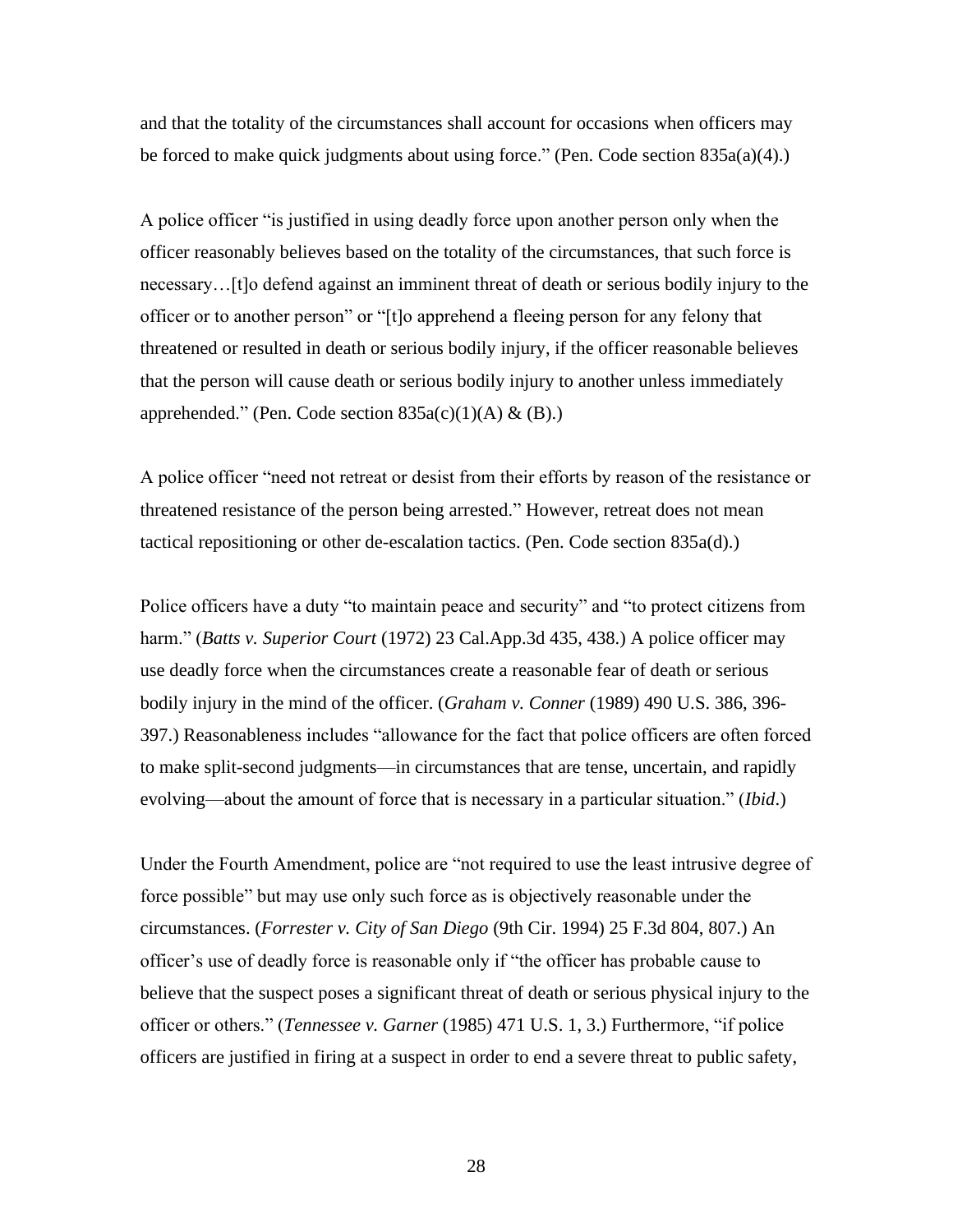the officers need not stop shooting until the threat has ended." (*Plumhoff v. Rickard* (2014) 572 U.S. 765, 777; 134 S.Ct. 2012, 2022.)

"The test of reasonableness in this context is an objective one, viewed from the vantage of a reasonable officer on the scene. It is also highly deferential to the police officer's need to protect himself and others." (*Martinez v. County of L.A.* (1996) 47 Cal.App.4th 334, 343 (quoting *Graham* 490 U.S. at 396-397).) The reasonableness test requires careful attention to the facts and circumstances of each particular case, including: (1) "the severity of the crime at issue"; (2) "whether the suspect poses an immediate threat to the safety of the officers or others"; and (3) "whether [the suspect] is actively resisting arrest or attempting to evade arrest by flight." (*Graham*, *supra*, 490 U.S. at 396.)

#### B. Javier Magaña's Criminal Conduct

Magaña engaged in criminal conduct immediately prior to the shooting, and at the time of the shooting he posed an imminent danger to Officer Ortega and all others in the vicinity. Had he survived, Magaña could have been charged with the commission of the following crimes for his actions on November 5, 2020:

- Attempted murder of a peace officer in violation of Penal Code sections 664 & 187 and the special allegation, use of a handgun in violation of Penal Code section 12022.53(c).
- Assault on a peace officer with a firearm in violation of Penal Code section 245(d)(2) and the special allegation, use of a handgun in violation of Penal Code section 12022.53(c).
- Negligent discharge of a firearm in violation of Penal Code section 246.3(a);
- Illegal possession of a loaded firearm in violation of Penal Code section 25850(a);
- Illegal possession of a firearm by a felon in violation of Penal Code section  $29800(a)(1);$
- Resisting a peace officer with force in violation of Penal Code section 69;
- Hit and run, in violation of Vehicle Code section 20002(a);
- Evading a peace officer with reckless driving in violation of Vehicle Code section 2800.2; and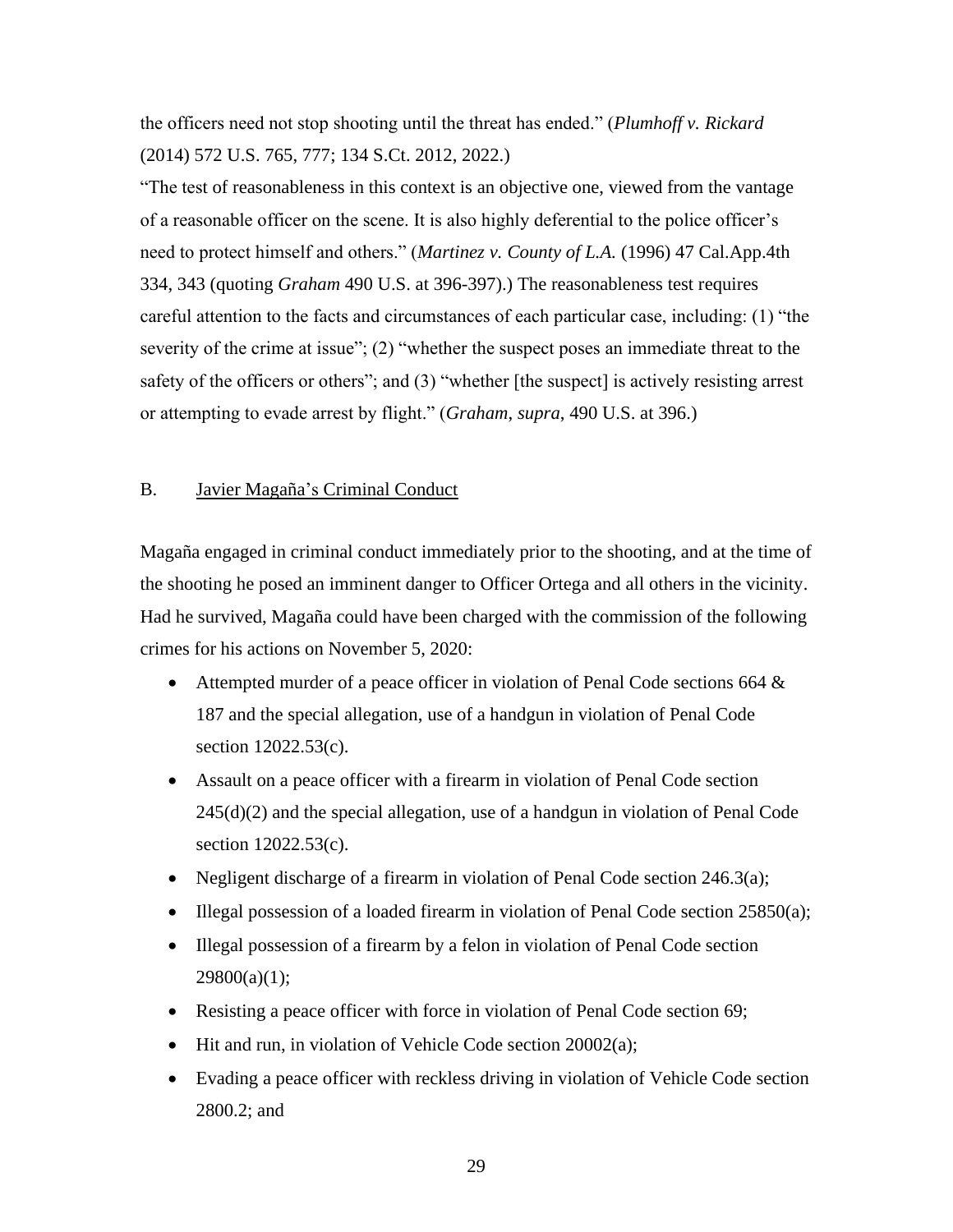• Strike prior pursuant to Penal Code sections 667 and 1170.12.

#### V.

# ANALYSIS

At approximately 4:45 p.m. on November 5, 2020, Magaña was parked in Amber Donovan's car in a parking lot in Thousand Oaks. At 6:35 p.m., he was in the same car in Oxnard. It is unknown where he went during the hours between 4:45 p.m. and 6:35 p.m., but what is known is that at 6:35 p.m., Magaña and fellow Loma Flats gang member Richard Navarro were in that car along with a loaded handgun and more than 18 grams of methamphetamine.

OPD officers attempted to stop Magaña based on an observed traffic violation and his involvement in a recent shooting. Magaña fled, leading them on a high and low speed pursuit even after one of his tires had been damaged. During the pursuit, Magaña slowed to allow Navarro to exit the car and flee on foot. Although the pursuing officers were unaware, Magaña had previously told Donovan that he would not go back to prison and confirmed to her that he would force the police to "take [him] out."

VPD Officer Ortega joined the pursuit as it entered Ventura. During that pursuit, he was informed that there was probable cause to believe that the Honda driver, Magaña, had committed an assault with a deadly weapon and was wanted by the Oxnard Police Department for that crime. He further learned that Magaña was possibly armed with a firearm; that Magaña led multiple OPD officers on a long-distance, high-speed pursuit from Oxnard into Ventura; that during the pursuit Magaña committed multiple traffic violations including speeding, running red lights, and driving into oncoming traffic in a complete disregard for the lives of innocent motorists and pedestrians; that Magaña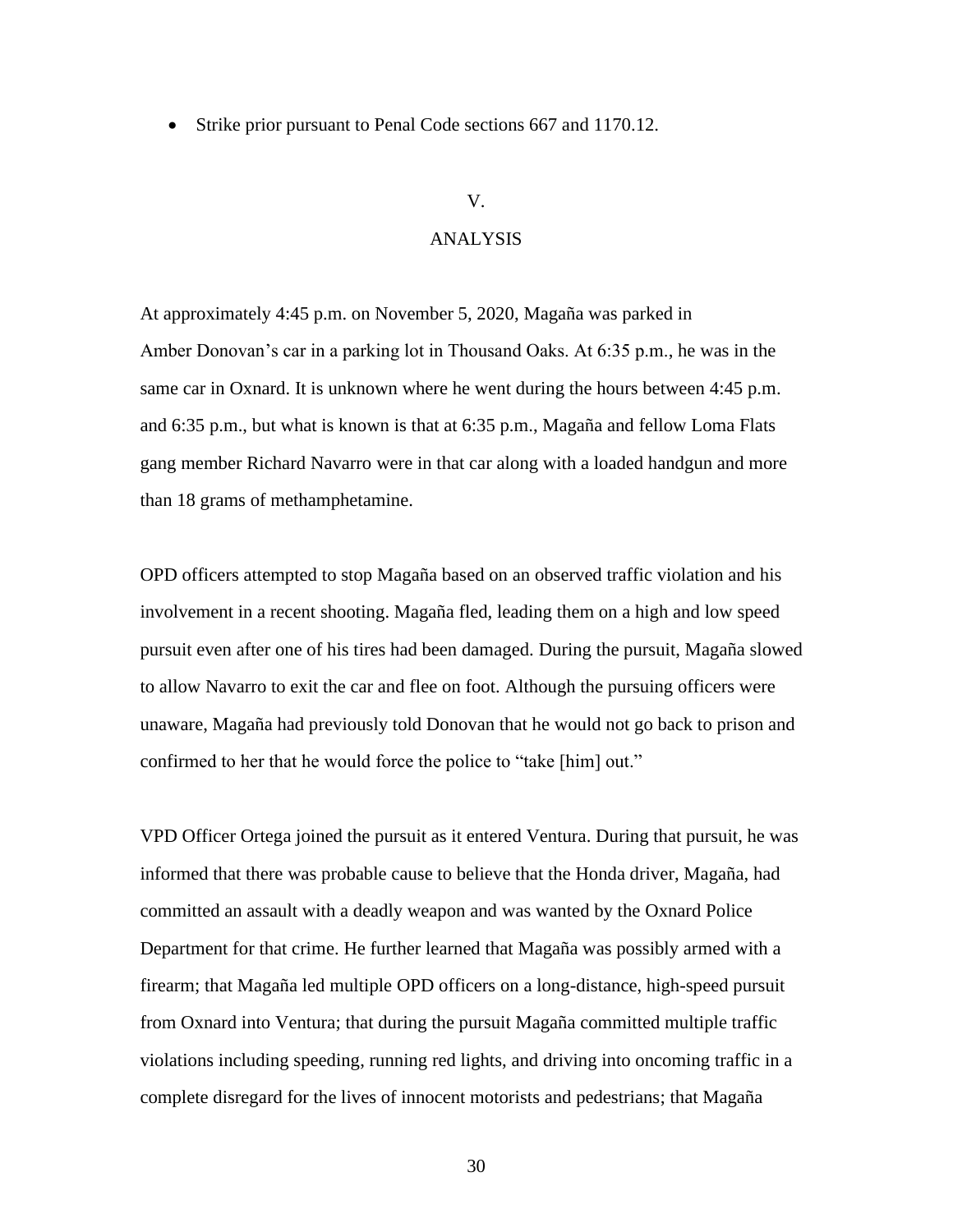continued to flee despite not having a front passenger side tire and after having two more tires disabled from a spike strip; and that Magaña continued to flee despite his awareness of an overwhelming police presence.

During the pursuit, Officer Ortega was able to observe Magaña veer into oncoming traffic and stop his vehicle a matter of yards from other motorists, a residential neighborhood directly in front of him, and directly across the street from a shopping center containing businesses that were still open. Magaña exited his vehicle and fled on foot toward numerous potential innocent civilians. Officer Ortega exited his vehicle, called for his K-9, and began pursuing Magaña on foot.

Magaña held a loaded handgun as he fled. He tripped and stumbled, and his weapon fired a single shot. Magaña turned while on the ground and pointed his handgun at Officer Ortega. Magaña assumed a shooting position and aimed his loaded handgun at Officer Ortega. At that point, Officer Ortega was the only officer on foot in pursuit of Magaña. His K-9 was not at his side, he had no cover and no less-lethal weapon that could be deployed in time to stop Magaña from firing at him. At the same time, other officers were pulling up and stopping their vehicles behind Officer Ortega, in Magaña's line of fire.

After Officer Ortega fired the first three shots, Magaña regained his footing and continued fleeing. From the body-worn camera, it is unclear if any of the three shots struck Magaña. Magaña continued running toward civilian motorists, a residential neighborhood, and a shopping center while still armed with a loaded weapon that Officer Ortega reasonably perceived had been fired at him. Officer Ortega still had no cover and possessed no less-lethal option that would be effective at the distance between him and Magaña.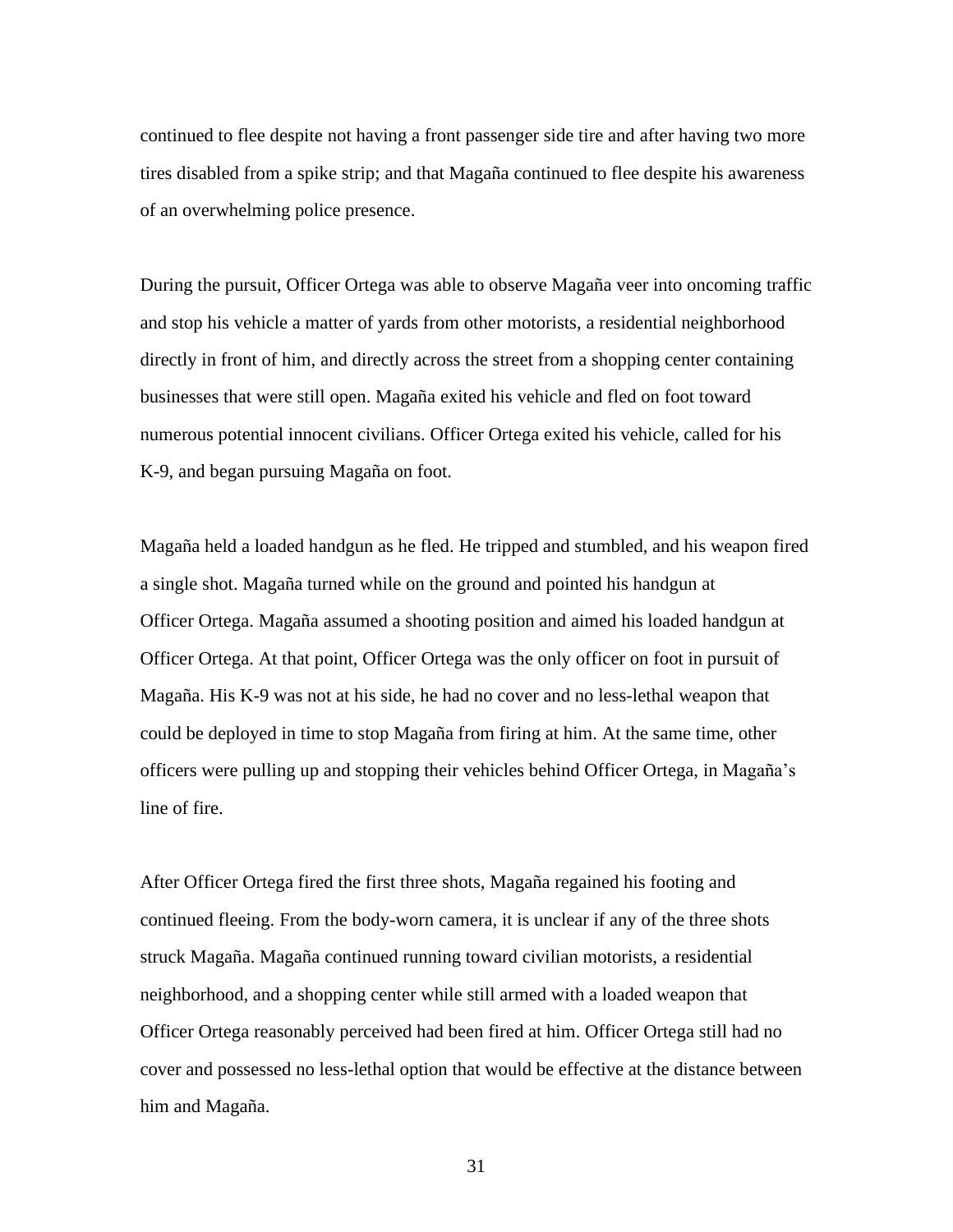Officer Ortega fired two additional shots at Magaña. Magaña dropped his gun and stumbled to the ground. He grabbed his gun from the pavement. Officer Ortega still had no cover or effective less-lethal option while Magaña was trying to regain his gun. Officer Ortega fired two additional shots at Magaña.

Officer Ortega's use of deadly force was necessary to defend his life and the lives of others based on all the circumstances known to him at the time, and as seen through the eyes of a reasonable officer in his position. Officer Ortega fired seven shots at Magaña. When he fired his weapon, Officer Ortega had probable cause to believe Magaña had committed a violent felony with a deadly weapon. Officer Ortega had witnessed Magaña endanger the lives of others while driving to escape arrest. Once his car stopped, Magaña fled with a firearm which was discharged, confirming he presented an imminent threat of harm to nearby civilians and peace officers. Magaña aimed his handgun at Officer Ortega in a shooter's position, posing an imminent risk of death to Officer Ortega.<sup>13</sup> Officer Ortega's use of deadly force was necessary to defend his life and the lives of others based on all the circumstances known to him at the time and as seen through the eyes of a reasonable officer in his position. The facts and circumstances known to Officer Ortega at each moment he fired his weapon would have led a reasonable officer to believe that lethal force was absolutely necessary to protect themself and others from Magaña's threat.

Initially, Officer Ortega only fired three of the 16 rounds available in his gun. Thus, it was clear that Officer Ortega was only using that force absolutely necessary to counter Magaña's threat. When the first three bullets fired did not stop Magaña, and Magaña continued to flee while armed with the weapon that had already fired, Officer Ortega had

<sup>&</sup>lt;sup>13</sup> Neither Magaña nor Officer Ortega appear to have been aware that an expended casing was jammed in the chamber of Magaña's handgun from an apparent failure of the extraction mechanism. This malfunction prevented Magaña from firing any further shots from his handgun.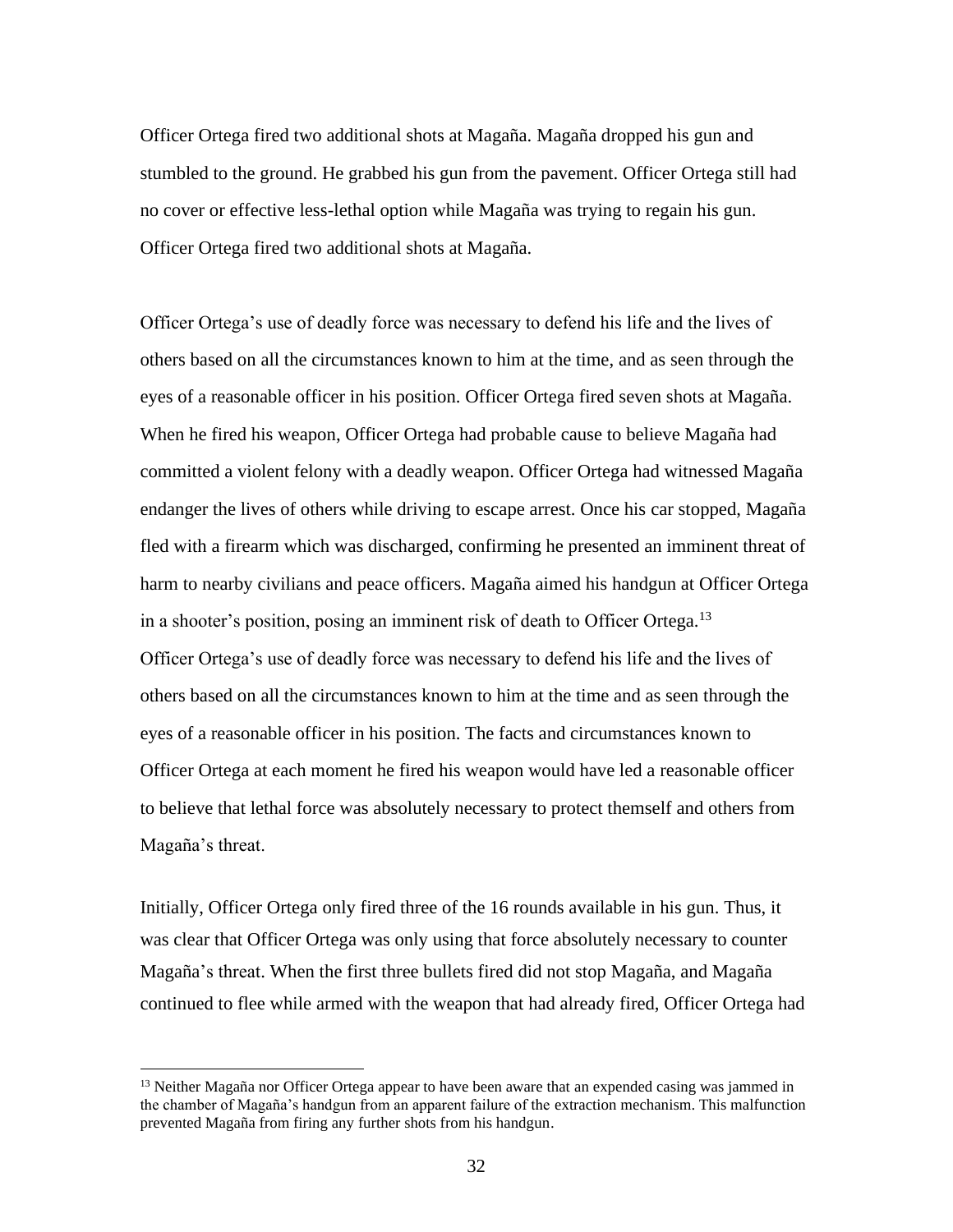no choice but to fire again. Officer Ortega showed restraint by firing only two of the remaining 13 rounds.

After Magaña dropped his firearm, Officer Ortega only fired when Magaña grabbed his firearm on the ground. Officer Ortega fired his weapon for the last time, again showing restraint by only firing two of the remaining 11 rounds. Officer Ortega did not fire as Magaña fell to the ground a second and last time. Instead, Officer Ortega waited to confirm Magaña was no longer holding a weapon. After realizing Magaña no longer posed a threat, Officer Ortega backed off as assisting officers immediately converged on Magaña to secure him and start life-saving measures.

Another testament to Officer Ortega's restraint was in his attempt to first deploy nonlethal force by releasing his K-9. Immediately upon exiting his vehicle, before Magaña fired his weapon, Officer Ortega could clearly be heard ordering his K-9 to exit the vehicle and come to him. From the video, it appeared that the rear passenger door was completely closed when Officer Ortega returned to the vehicle. Officer Ortega appeared to open the door remotely. At that moment, the remote door system worked. Thus, it is possible that when Officer Ortega first exited his vehicle, he attempted to open the back door of his vehicle via the remote on his utility belt but could not operate it properly under the stress of the situation or the system did not function properly in that moment.<sup>14</sup>

Despite the fact that the K-9 did not deploy as commanded, Officer Ortega was under no obligation to continue his attempt to use the K-9 given the totality of the circumstances. An officer "shall use other available resources and techniques if reasonably safe and feasible to an objectively reasonable officer." (Pen. Code section  $835a(a)(2)$ .) The rapid lethality of Magaña's actions demanded an almost instantaneous response from Officer Ortega of a magnitude great enough to immediately incapacitate Magaña. The only reasonable way to neutralize Magaña in that moment was to use deadly force with a firearm.

<sup>&</sup>lt;sup>14</sup> It is also possible that Officer Ortega chose not to open the door and intended for Miles to exit the vehicle through the partition opening and out the open driver's door, which Miles did not do.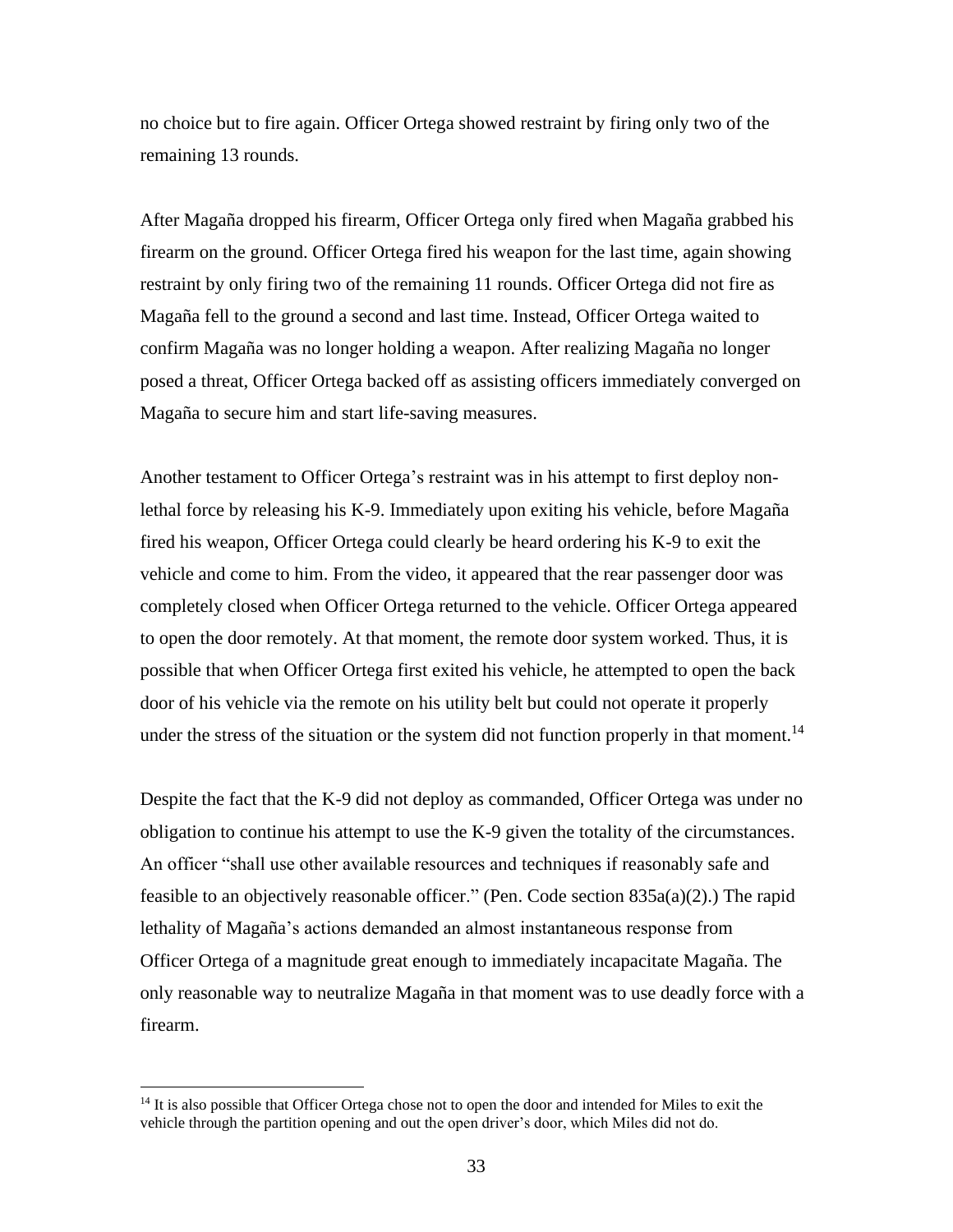Less than four seconds passed between when Officer Ortega exited his vehicle and gave his first command to Miles and when Magaña discharged his gun. Less than a second later, Magaña aimed his gun at Officer Ortega. Not only was the K-9 not "available" but to wait for the K-9 or try to deploy any other less-lethal weapon in that moment would not have been "reasonably safe" or "feasible to an objectively reasonable officer." As noted above, because of the restraint exhibited by Officer Ortega, he barely had enough time to use his gun even though it was already in his hand. Had Magaña's firearm not jammed, it is likely that Officer Ortega would not have had time to use his firearm before being shot at by Magaña.

Finally, the location and trajectory of the gunshot wound that struck Magaña in the lower right back does not affect the conclusion that Officer Ortega was justified in shooting Magaña. There is no way to establish which of the seven gunshots caused that injury. It could have happened when Magaña quickly turned his body as the first of Officer Ortega's shots were fired, when Magaña reached for his firearm on the pavement, or when he grabbed the firearm with his left hand.

A person's body position can drastically change between the time the decision to fire a weapon is made and the time a bullet physically impacts the target. Throughout this incident, Magaña was attempting to fire his handgun at Officer Ortega, fleeing while armed, or attempting to rearm himself. Each time Officer Ortega fired his weapon, he was justified in firing his weapon to protect himself, his fellow officers, and the civilians in the area.

### VI.

#### **CONCLUSION**

It is the conclusion of the District Attorney that:

A. Magaña committed numerous violent and serious felonies in the presence of officers and civilians. He was armed with deadly force;